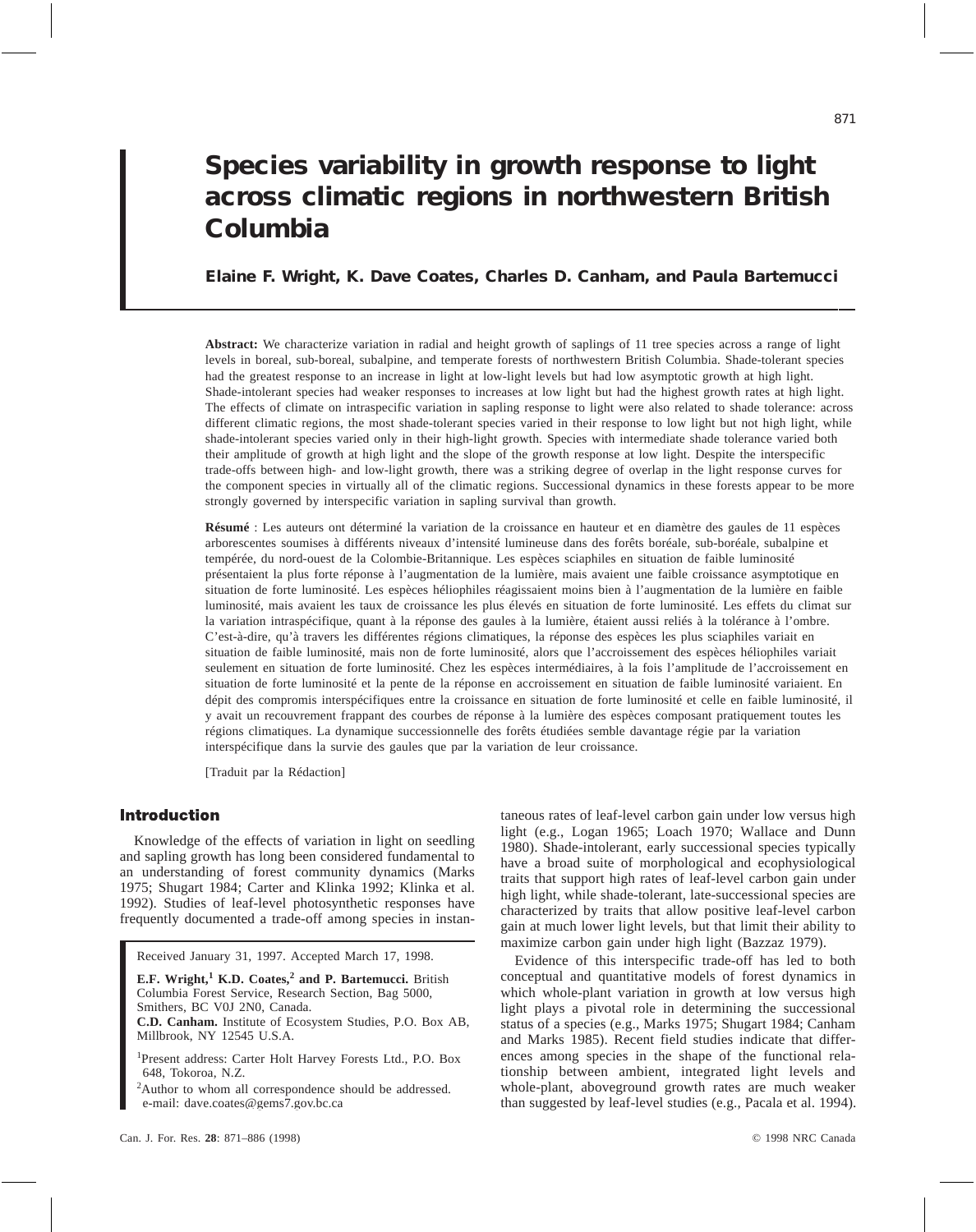For example, interspecific variation in leaf-level compensation points (i.e., light levels at which net carbon gain is zero) have traditionally been an important basis for differentiation among species in their light response curves. These differences may not be mirrored, however, in whole-plant, aboveground growth rates, where even early successional species often show measurable aboveground growth at even the lowest understory light levels (e.g., Pacala et al. 1994; Walters and Reich 1996). Weaker than expected discrimination among species in the response of whole-plant, aboveground growth rates to variation in light has led to recent debate over the importance of interspecific differences in growth for long-term community dynamics (e.g., Carter and Klinka 1992; Kobe 1996; Walters and Reich 1996).

Variation in species performance as a function of climate is generally assumed to be a major mechanism underlying geographic patterns of tree species distribution (e.g., Krajina 1969; Woodward 1987; Lenihan 1993; Pacala and Hurtt 1993; Loehle and LeBlanc 1996). Both the successional dynamics of species within a region, and differential success of species across regions, are likely to be more strongly influenced by variation in the performance of juveniles than adult trees (e.g., Kobe 1996). There are a number of reasons to expect that climatic variation will affect both the overall magnitude of sapling growth at a given light level and the shape of the light response curve and, thus, alter the effective shade tolerance of seedlings and saplings (e.g., Adams and Loucks 1971; Carter and Klinka 1992; Wang et al. 1994). This raises the potential for shifts in competitive hierarchies among tree species in different climates. These shifts will be increasingly important in efforts to predict changes in forest composition and dynamics under changing climates.

Logging in northern British Columbia is currently being transformed in response to two major pressures: (1) pressure (due to environmental concerns) to shift from reliance on clearcutting to use of partial cutting, and (2) pressure (from economic forces) to expand logging from the most productive forests in moderate climates to forests in harsher climates at higher latitudes and elevations. A quantitative understanding of interspecific variation in sapling response to light will be critical in the design of partial cutting regimes, particularly in regimes designed to produce the mix of light levels that will result in acceptable growth rates by a wide range of species. An understanding of variation in sapling response to light under different climates will be particularly useful in determining to what degree our understanding of species behavior and response to logging practices in forests of moderate climates can be extrapolated to forests in harsher climates.

This paper reports the results of research designed to characterize variation in height and radial growth of saplings of the major tree species of northern British Columbia in response to variation in ambient light levels, across the major forest zones in which the species typically occur. The research was specifically designed to address three basic questions. (1) Are there clear trade-offs among tree species in aboveground growth under low versus high light? (2) Are the interspecific differences in light response curves at the whole-plant level sufficient to play a dominant role in determining community dynamics within the forests in any given region? (3) How do both the magnitude and the shapes of light response curves vary among the major forest zones of the region? Shifts in the effective shade tolerance of species along climatic gradients could alter both competitive hierarchies of species in different forest zones and community response to different logging regimes.

# **Methods**

#### **Study areas and tree species**

Our research was conducted in the four major forest zones of central to northwestern British Columbia: (1) high-latitude boreal forests, (2) lower latitude, interior, sub-boreal forests, (3) high-elevation subalpine forests, and (4) low-elevation northern temperate forests that are transitional between interior and coastal forests (Fig. 1). We used the British Columbia biogeoclimatic classification system (Pojar et al. 1987; Meidinger and Pojar 1991; Banner et al. 1993) to further subdivide these four major zones into nine regions with similar climate (Table 1). See Meidinger and Pojar (1991) for a full description of this system of biogeoclimatic classification.

The boreal forests within our study area occur in two distinct climates: the high latitude, Plains Boreal region has very short warm summers and long, very cold winters, while the Intermontane Boreal region has a more variable, montane climate characterized by drier and slightly cooler summers but warmer winters. Forests in both regions are dominated by white and black spruce (*Picea glauca* (Moench) Voss and *Picea mariana* (Mill.) BSP), with lodgepole pine (*Pinus contorta* var. *latifolia* Engelm.) and subalpine fir (*Abies lasiocarpa* (Hook.) Nutt.) as codominant species. The sub-boreal zone is represented by a single climatic region (the Western Sub-boreal) with a continental climate (Table 1). The sub-boreal forests are dominated by interior spruce (a complex of white spruce and Engelmann spruce (*Picea engelmannii* Parry ex Engelm.)), subalpine fir, and lodgepole pine.

The northern temperate zone is represented by three climatic regions (Wet, Snowy, and Moist Temperate) that vary in both temperature and precipitation (Table 1). Late-successional stands in this zone are dominated by western hemlock (*Tsuga heterophylla* (Raf.) Sarg.) and western redcedar (*Thuja plicata* (Donn ex D. Don), with mixtures of subalpine fir, hybrid spruce (a complex of interior and Sitka spruce (*Picea sitchensis* (Bong.) Carr.)), lodgepole pine, and three deciduous species: paper birch (*Betula papyrifera* Marsh.), trembling aspen (*Populus tremuloides* Michx.), and black cottonwood (*Populus balsamifera* ssp. *trichocarpa* Torr. & Gray).

The three subalpine regions (Continental, Transitional, and Coastal Subalpine) reflect a gradient from maritime to continental climates at elevations greater than 1000 m (Table 1). The Coastal Subalpine forests are characterized by short, cool growing seasons and long, cool wet winters, and are dominated by mountain hemlock (*Tsuga mertensiana* (Bong.) Carr.) and amabilis fir (*Abies amabilis* Dougl. ex Forbes). The Continental Subalpine forests have a lower mean annual precipitation, a lower mean annual temperature, more months with snow and fewer growing degree-days  $> 5^{\circ}$ C, and are dominated by subalpine fir and interior spruce (Table 1).

We sampled the major tree species of early- to late-successional forests in each climatic region (Table 2). Ranked from most shade tolerant to least shade tolerant (Krajina et al. 1982; Burns and Honkala 1990; Carter and Klinka 1992; Klinka et al. 1992; Wang et al. 1994; Kayahara et al. 1996; Kobe and Coates 1997), the species were ordered as follows: amabilis fir > western redcedar > western hemlock  $\geq$  mountain hemlock = subalpine fir  $>$  black spruce  $\geq$  white spruce  $>$  hybrid spruce  $=$  interior spruce  $>$  lodgepole pine > trembling aspen > black cottonwood = paper birch. Hybridization of spruces in the study area is complex (Szmidt et al.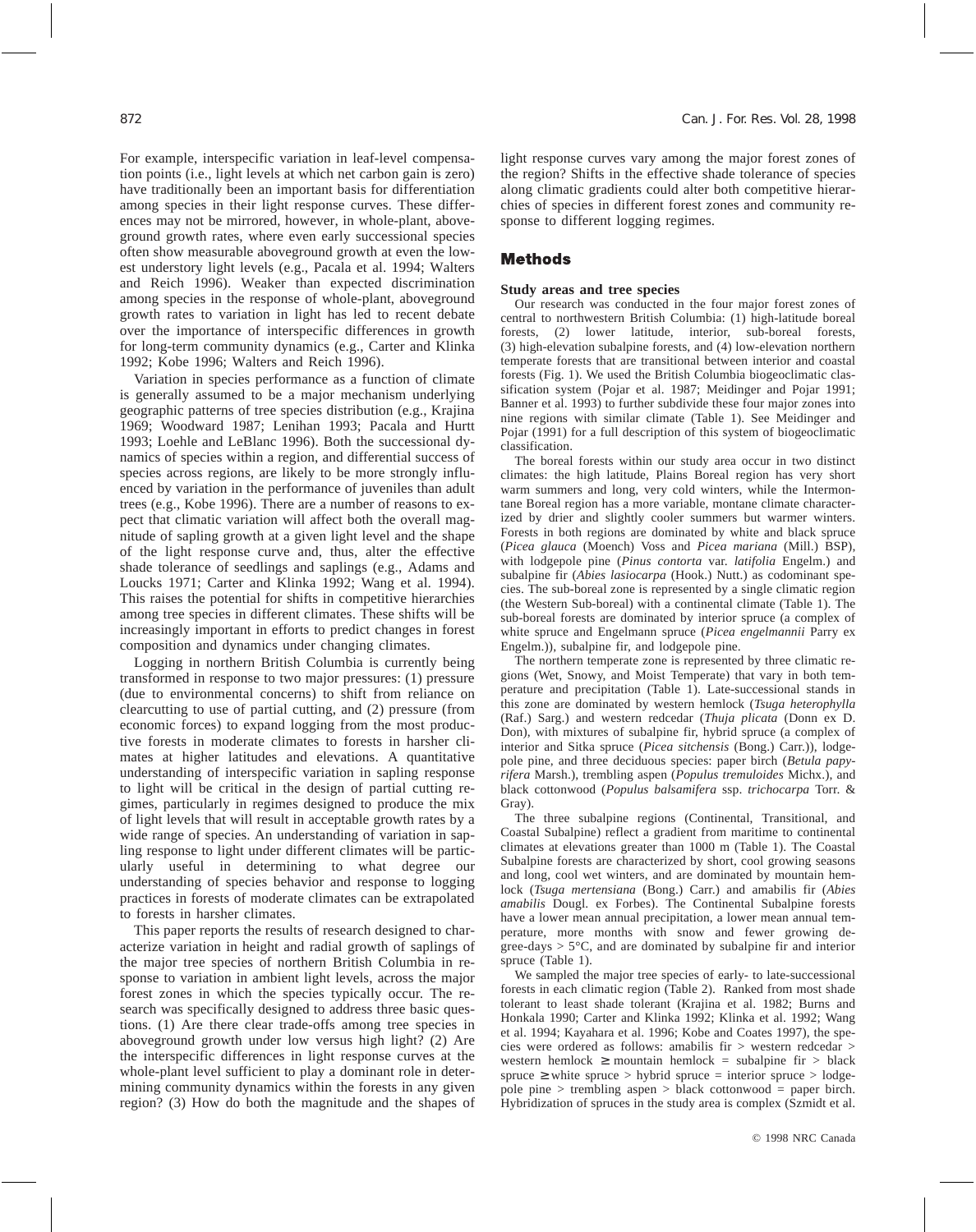| Forested zone:<br>Climatic region:                 | <b>Boreal</b>                 |                                        | Sub-boreal                      |                                      | Northern Temperate                |                                      | Subalpine                     |                                              |                        |
|----------------------------------------------------|-------------------------------|----------------------------------------|---------------------------------|--------------------------------------|-----------------------------------|--------------------------------------|-------------------------------|----------------------------------------------|------------------------|
|                                                    | Intermontane<br><b>Boreal</b> | Plains<br><b>Boreal</b>                | Western<br>Sub-boreal           | Wet<br>Temperate                     | Snowy<br>Temperate                | Moist<br>Temperate                   | Continental<br>Subalpine      | Transitional<br>Subalpine                    | Coastal<br>Subalpine   |
| Biogeoclimatic ecosystem                           |                               |                                        |                                 |                                      |                                   |                                      |                               |                                              |                        |
| classification <sup><math>a</math></sup> :         | <b>BWBSdk1</b>                | BWBSdk2                                | SBSmc2                          | <b>ICHwc</b>                         | <b>ICHvc</b>                      | ICHmc2                               | <b>ESSFmc</b>                 | <b>ESSFwv</b>                                | MHmm2                  |
| Area of biogeoclimatic<br>unit (ha)                | 1 023 700                     | 1 396 743                              | 1 550 314                       | 100 367                              | 140 361                           | 880 323                              | 683 602                       | 1 107 991                                    | 567 963                |
| Longitude range of<br>sampled trees (W)            | 128°30'-<br>$129^{\circ}10'$  | $128^{\circ}53' -$<br>$130^{\circ}22'$ | $126°31' -$<br>$127^{\circ}18'$ | $130^{\circ}11'$<br>$130^{\circ}17'$ | $129^{\circ}16'$<br>129°59'       | $127^{\circ}15'$<br>128°20'          | $126^{\circ}18' -$<br>127°25' | $127^{\circ}28'$<br>128°24'                  | $127°51' -$<br>128°37' |
| Latitude range of<br>sampled trees (N)             | 59°39'-<br>59°57'             | $57^{\circ}28'$<br>59°03'              | $54^{\circ}01'$<br>54°52'       | $56^{\circ}56' -$<br>57°08'          | $56^{\circ}11' -$<br>56°51'       | $54^{\circ}40^{\prime}$<br>55°30'    | $54^{\circ}11' -$<br>55°06'   | $54^{\circ}40'$ -<br>$55^{\circ}40'$         | 54°49′-<br>55°24'      |
| Elevation range (m)                                | 690-950                       | 810-990                                | 800-990                         | 610-800                              | 290-970                           | $100 - 750$                          | 1040-1450                     | 1050-1255                                    | 1050-1200              |
| Species sampled <sup>b</sup>                       | Bl, Pl, Sw                    | Pl, Sb, Sw                             | Bl, Pl, Si                      | Bl, Hw, Sx                           | Bl, Hw,<br>$\mathbf{S}\mathbf{x}$ | At, Bl, Ct,<br>Cw, Ep,<br>Hw, Pl, Sx | Bl, Pl, Si                    | Bl, Hm,<br>Hw, Pl,<br>$\mathbf{S}\mathbf{x}$ | Ba, Hm                 |
| No. of sites                                       | 11                            | 9                                      | $\sqrt{6}$                      | $8\,$                                | 18                                | 9                                    | 12                            | 8                                            | $\overline{4}$         |
| No. of saplings                                    | 200                           | 245                                    | 237                             | 141                                  | 228                               | 549                                  | 441                           | 514                                          | 66                     |
| Mean annual precipitation<br>(mm)                  | 445                           | 355                                    | 575                             | 620                                  | nd                                | 694                                  | 579                           | nd                                           | 1995                   |
| Mean growing season<br>precipitation (mm)          | 207                           | 170                                    | 226                             | 258                                  | 250                               | 276                                  | 290                           | nd                                           | 399                    |
| Mean annual snowfall<br>(cm)                       | 204                           | 162                                    | 237                             | 174                                  | nd                                | 207                                  | 249                           | nd                                           | 1041                   |
| Mean number of months<br>with snow                 | 11                            | 9.7                                    | $\boldsymbol{9}$                | $9*$                                 | nd                                | $8\,$                                | $10\,$                        | nd                                           | $\boldsymbol{9}$       |
| Mean annual temperature<br>$(^{\circ}C)$           | $-2.1$                        | $-1.4$                                 | 1.5                             | $3*$                                 | $\overline{2}$                    | 3.8                                  | $-0.7$                        | nd                                           | 1.8                    |
| Mean temperature of<br>coldest month (°C)          | $-22.5$                       | $-20.2$                                | $-12.6$                         | $-9.4$                               | $-12.6$                           | $-9.7$                               | $-12.6$                       | nd                                           | $-9.1$                 |
| Mean temperature of<br>warmest month $(^{\circ}C)$ | 14.7                          | 12.2                                   | 12.3                            | 14                                   | 13.8                              | 14.9                                 | 9.5                           | nd                                           | 11.3                   |
| Growing degree-days<br>$>5^{\circ}C$               | 1006                          | 678                                    | 947                             | 979                                  | nd                                | 1469                                 | 147                           | nd                                           | 629                    |
| Frost free period                                  | 83                            | 51                                     | 116                             | 158                                  | nd                                | 117                                  | nd                            | nd                                           | 56                     |
| Degree-days $\langle 0$ <sup>o</sup> C             | 2491                          | 1938                                   | 1167                            | nd                                   | nd                                | 811                                  | nd                            | nd                                           | 879                    |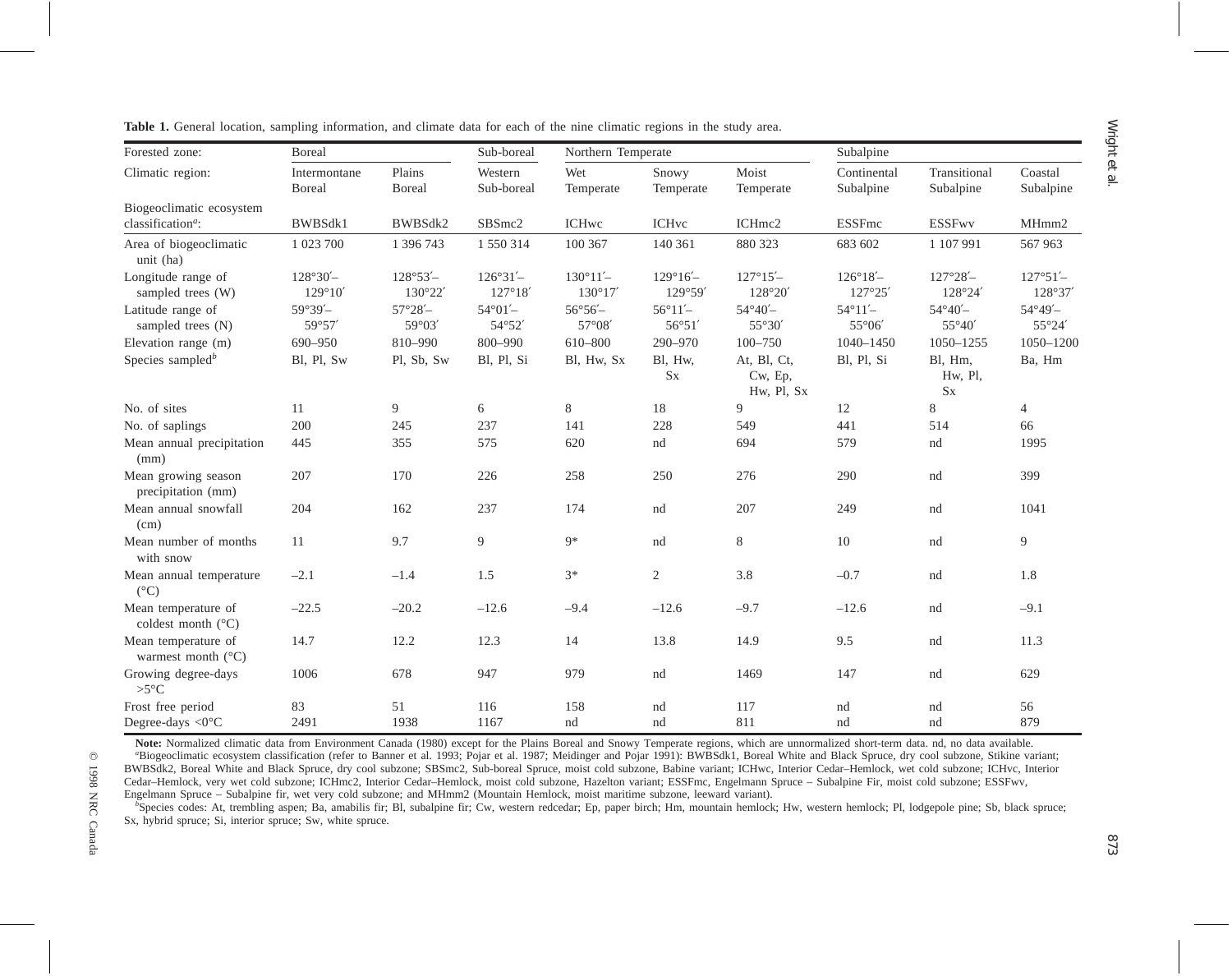| Species                 | Climatic region               | Age (years)   | Height (m)       | Diameter (mm) |
|-------------------------|-------------------------------|---------------|------------------|---------------|
| Amabilis fir            | Coastal Subalpine             | 58 (10-151)   | $3.0(0.8-8.4)$   | $44(6-118)$   |
| Western redcedar        | Moist Temperate               | $31(7-57)$    | $3.5(1.0-7.0)$   | $42(4-103)$   |
| Western hemlock         | <b>Transitional Subalpine</b> | $38(12-98)$   | $3.0(1.0-5.8)$   | $31(3-86)$    |
|                         | Wet Temperate                 | $29(15-61)$   | $3.4(1.3-6.2)$   | $35(2-85)$    |
|                         | Snowy Temperate               | 49 $(5-155)$  | $3.7(1.4-7.2)$   | $44(3-106)$   |
|                         | Moist Temperate               | $25(6-83)$    | $3.9(1.2 - 7.7)$ | $43(3-100)$   |
| Mountain hemlock        | <b>Transitional Subalpine</b> | 53 $(10-126)$ | $3.0(0.8-7.9)$   | $40(4-95)$    |
|                         | Coastal Subalpine             | $39(9 - 115)$ | $3.1(1.4-6.0)$   | $39(6-115)$   |
| Subalpine fir           | <b>Intermontane Boreal</b>    | $45(10-121)$  | $3.0(0.6-10.5)$  | $39(4-112)$   |
|                         | Continental Subalpine         | $75(8-208)$   | $2.8(0.6-7.1)$   | $38(2-124)$   |
|                         | <b>Transitional Subalpine</b> | $45(9-209)$   | $2.8(0.7-7.9)$   | $40(4-127)$   |
|                         | Western Sub-boreal            | $39(16-103)$  | $2.7(1.0-9.3)$   | $37(4 - 165)$ |
|                         | Wet Temperate                 | $34(13-77)$   | $2.5(0.8-6.1)$   | $31(6-78)$    |
|                         | Snowy Temperate               | $65(6-225)$   | $3.0(0.8-9.4)$   | $46(7-109)$   |
|                         | Moist Temperate               | $33(8-165)$   | $3.2(0.6-7.6)$   | $42(8-109)$   |
| Black spruce            | Plains Boreal                 | $42(15-93)$   | $3.6(1.1-7.6)$   | $36(6-69)$    |
| Hybrid spruce           | <b>Transitional Subalpine</b> | $39(14-152)$  | $2.8(0.9-7.9)$   | $38(8-97)$    |
|                         | Wet Temperate                 | $25(9-51)$    | $3.1(0.6-6.7)$   | 41 $(15-94)$  |
|                         | Snowy Temperate               | $34(9-116)$   | $2.7(0.8-8.7)$   | $40(7-111)$   |
|                         | Moist Temperate               | $19(8-79)$    | $3.4(0.7-7.6)$   | $43(3-101)$   |
| Interior spruce         | Continental Subalpine         | $45(12-135)$  | $3.1(0.7-8.2)$   | $44(6-133)$   |
|                         | Western Sub-boreal            | $24(13-51)$   | $2.9(0.9-6.0)$   | $34(1-92)$    |
| White spruce            | <b>Intermontane Boreal</b>    | 48 $(13-161)$ | $3.5(0.5-9.2)$   | $42(5-96)$    |
|                         | Plains Boreal                 | $35(10-79)$   | $3.2(0.9-7.6)$   | $34(7-69)$    |
| Lodgepole pine          | Intermontane Boreal           | $21(9-68)$    | $3.1(0.5-7.0)$   | $40(9-84)$    |
|                         | Plains Boreal                 | $35(6-77)$    | $4.4(1.0-9.7)$   | $44(5-114)$   |
|                         | Continental Subalpine         | $24(6-69)$    | $2.8(0.6-7.8)$   | $36(7-88)$    |
|                         | <b>Transitional Subalpine</b> | $22(7-44)$    | $2.6(1.0-5.2)$   | $31(8-111)$   |
|                         | Western Sub-boreal            | $21(7-58)$    | $3.9(0.9 - 8.6)$ | $51(8-146)$   |
|                         | Moist Temperate               | $15(6-44)$    | $3.6(0.6-8.2)$   | $46(7-97)$    |
| Trembling aspen         | Moist Temperate               | $12(5-24)$    | $6.4(2.3-10.7)$  | $47(8-103)$   |
| <b>Black</b> cottonwood | Moist Temperate               | $12(5-26)$    | $5.8(1.1-12.0)$  | $50(5-121)$   |
| Paper birch             | Moist Temperate               | $15(6-32)$    | $5.7(2.1-9.0)$   | 43 $(8-117)$  |

**Table 2.** Mean age, height, and diameter (at 1.3 m) of tree species sampled in each climatic region.

**Note:** Data in parentheses are ranges.

1988; Coates et al. 1994; Sutton et al. 1994; Grossnickle et al. 1996). The mixture is termed "hybrid spruce" in the temperate zone and in the Transitional Subalpine region and "interior spruce" in the Western Sub-boreal and Continental Subalpine regions. White and black spruce occur in the boreal zone.

## **Study sites and sampled trees**

We sampled from a range of sites within each climatic region (Fig. 1, Table 1). Each site was uniform in topography and soils and represented mesic conditions (average soil moisture and nutrients for the region). The sites were located in mature stands  $(>140$ years old), in canopy gaps, along edges of old road or trail cuts, in regenerating burns (30+ years old) and associated mature remnants, and in partially cut and clearcut areas. Areas disturbed within the last 5 years (e.g., blowdown, insect related attack, new road cuts) were carefully avoided.

We sampled 25–216 trees per species and region across a light gradient from low to high light. Sampling occurred at the end of the 1995 growing season and throughout the 1996 growing season. Sample tree characteristics are found in Table 2. Sapling sizes were uniformly distributed across light levels within each climatic region. We always selected the best growing sample tree per species at a given light level. In this way, our data reflect "optimum" growth at a given light level for that site. Except for trembling aspen, a species that regenerates primarily by root suckers in our study area (Haeussler et al. 1990), all sample trees originated from seed. Layered black spruce, subalpine and amabilis fir, and western redcedar were avoided, as were paper birch stump sprouts. Field measurements taken on each sample tree included total height, diameter at 1.3 m (diameter at breast height; DBH), and leader length for each of the past 6 years (not including the current year in 1996). Each tree was cut 10 cm above the ground surface, and a disc was removed and numbered. In the laboratory, all growth rings were measured along a representative radius (the radius bisecting the angle formed by the longest and shortest radii of the cross-section) and tree age was determined. Growth rings were measured with a digital ring analyzer (0.025 mm resolution) using a high-resolution colour video camera connected to a 40× stereo microscope. The most recent growth ring was discarded for saplings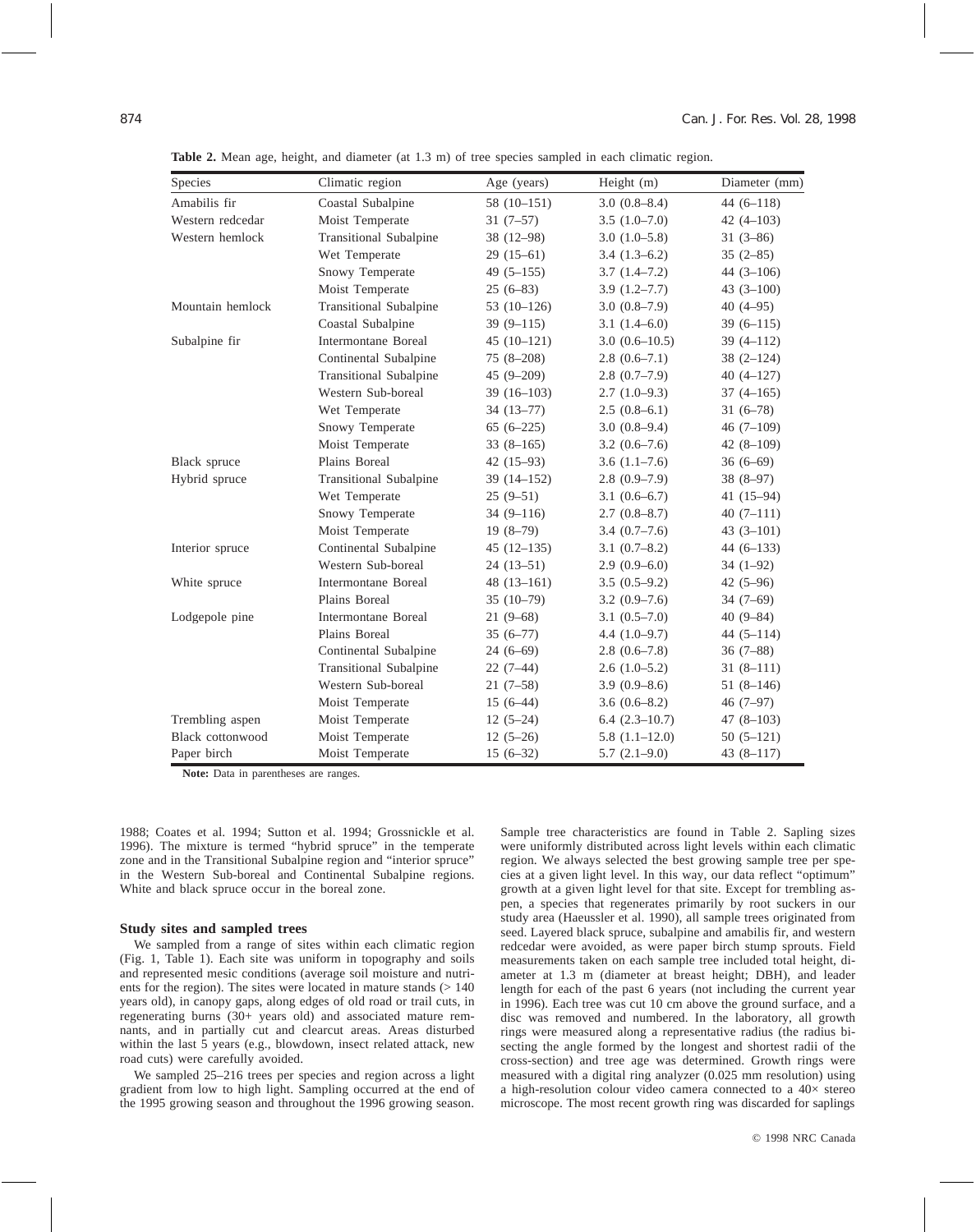**Fig. 1.** Distribution of the sample sites within the study area by climatic region.

Juneau

Alaska Hwy

Whitehorse

**Yukon Territory**

> Watson Lake



obtained in 1996 to ensure that the growth measurements were from a complete growing season.

#### **Light measurements**

Hemispherical canopy photos were taken at 1.0–2.0 m above the stump of each cut sample tree to quantify the light available for growth over the growing season. Sample trees were selected so that overstory canopy trees, rather than adjacent saplings, provided shading. Overstory canopies were always dominated by conifer species. GLI, an index of whole growing season light availability, was computed from each photograph using the GLI/C 2.0 software, following Canham (1988). This index integrates the seasonal and diurnal distribution of solar radiation transmitted through the canopy into a single index of available light in units of percentage of full sun for our selected growing season (mid-April through mid-September) (Canham et al. 1990).

#### **Data analysis**

Nonlinear regression was used to develop growth functions for each tree species. One-year ring increment (mm); 1-year leader length (cm); 2-, 3-, and 5-year mean ring increment (mm); and mean leader length (cm) were evaluated for use as response variables. The best fits were obtained for prediction of radial increment averaged over the five most recent years and the most recent year's leader length, and those models are presented below. We analysed absolute rather than relative growth. In our data growth did not show a consistent size-dependent relationship within any one species or across regions. Relative growth rates are often preferred for analysis to eliminate the potential for confounding by size when (1) relativizing by size removes any dependence of growth on size, and (2) plant size is not uniformly distributed across the light gradient. While there was evidence of a relationship between growth and size for some species in some climatic regions, the relationship was generally weak, and the traditional methods of controlling for size (i.e., dividing radial growth by radius) did not produce size-independent relative growth rates. Moreover, as mentioned above, sapling size was very uniformly distributed across the light gradient in all species and climatic regions. A log transformation of the absolute growth data was necessary to stabilize the variance.

Three nonlinear models were tested: the Weibull, Chapman–Richard's, and Michaelis–Menten functions. The Michaelis–Menten equation provided more consistently reliable fits for all growth variables across species and subzones and its parameters were more easily interpreted, allowing comparisons of growth response at high versus low light. The equation takes the form:

[1] 
$$
Y = \{aL/[(a/s) + L]\} + \epsilon
$$

where *Y* is either  $\log_{10}(5\text{-year}$  average radial growth + 1) (radial growth was measured in millimeters) or  $log_{10}$ (leader length) (leader length is expressed in centimeters), *a* is the asymptote of the function at high light, s is the slope of the relationship at zero light, L is GLI (in units of percent full light received over the growing season), and the error term is assumed to be normally distributed. In addition, we examined two additional equations to allow for tests of nonzero intercepts:

$$
[2] \qquad Y = \{a(L-c)/[(a/s)+(L-c)]\} + \in
$$

[3] 
$$
Y = c + \{aL/[(a/s) + L]\} + \epsilon
$$

where  $c$  is the light level at which growth equals zero in eq. 2 (i.e., a whole-plant compensation point) and *c* is the growth (positive or negative) at zero light in eq. 3. We compared the results obtained from eq. 1 and these alternative models using the extra sums of squares principle (Bergerud 1991). Model parameters *a* and s were estimated for each species and climatic region using the NONLIN procedure in Systat 6.0 (Systat, Inc. 1996) and the simplex estimation method to minimize the loss function. We used 95% confidence limits for *a* and s as the basis for comparisons among species and regions of growth rates at high and low light, respectively.

## **Results**

Light response curves did not cluster into distinct groups based on either shade tolerance or climatic regions. Overall, species that grew well at high light tended to grow slowly at low light; however, the strength of the trade-off and the range of variation in parameter estimates within species and climatic regions varied substantially (details below).

Saplings of all species had measurable radial and height growth rates even at the lowest light levels sampled in our study. Understory light levels in mature temperate and subalpine forests in our region rarely drop below 5% full light (E.F. Wright and K.D. Coates, unpublished data), unlike the much lower light levels (1–2% of full sun) often found in broadleaf forests of eastern North America or the tropics (Canham et al. 1990; Fetcher et al. 1994; Clark et al. 1996). Of the 54 models fit using eqs. 2 and 3, only 6 had intercepts that were significantly different than zero, and in all 6 of those models, the parameter value of *c* was very close to zero  $\approx 0.24\%$  of full sunlight). Thus, there was no meaningful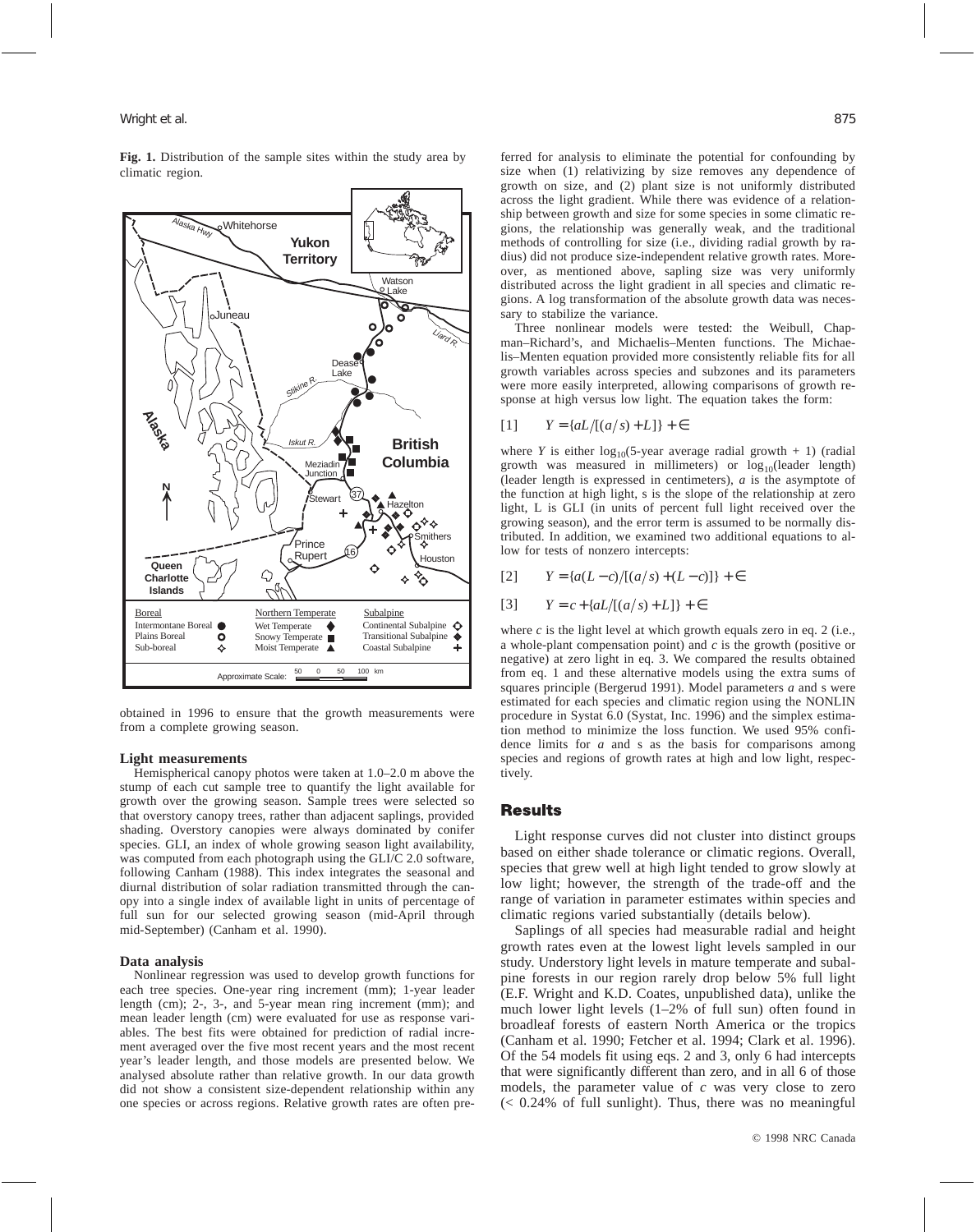**Fig. 2.** Trade-off between asymptotic radial growth at high light (*a*) versus the slope of the growth response at low light (*s*) for tree species in the Boreal, Subalpine, and Northern Temperate forested zones using parameter values in Table 3 and log-transformed radial growth data. Each data point represents a growth function fit to an individual species in a specific climatic region within the forest zone (see Tables 1 and 2). Error bars are 1SE of the estimated parameter values.



Slope of growth function at low light, s

variation in whole-plant compensation points for radial or height growth in our study species or regions.

## **Comparisons of species response to light gradients within climatic regions**

#### *Boreal forests*

There was a strong trade-off between ability to grow at high versus low light among the boreal zone tree species (Fig. 2). The shapes of the light response curves for both radial and height growth of the four boreal species were consistent with expectations based on shade tolerance rankings (Fig. 3, Tables 3 and 4). For example, low-light radial growth of subalpine fir (the most shade-tolerant species) was higher than that of white spruce and lodgepole pine in the Intermontane Boreal region, while radial growth of lodgepole pine was significantly greater than that of white spruce and subalpine fir in high light (Table 3). In both boreal regions, the rank order of interspecific variation in height growth at both low and high light was the same as for radial growth, but the separation was smaller and differences in parameter estimates among species were generally not significant (Table 4).

## *Sub-boreal forests*

Radial growth rates of the three sub-boreal species (subalpine fir, interior spruce, and lodgepole pine) were very similar at light levels < 20% full sun (Fig. 4). Growth diverged at progressively higher light levels, with the least shade-tolerant species (lodgepole pine) having the greatest radial and height growth in full sun (Fig. 4, Table 4). In contrast to radial growth, there was significant separation among the sub-boreal species in leader growth at low light (Table 4). The *s* estimates for height growth of interior spruce were significantly greater than for lodgepole pine (with predicted leader lengths of 13 cm for spruce versus 6 cm for lodgepole pine at 20% of full light).

## *Subalpine forests*

There was clear evidence of an interspecific trade-off in radial growth at high (*a*) versus low light (*s*) for the 10 species sampled in the three subalpine regions (Fig. 2), but the trade-off was largely restricted to the five species sampled in the Transitional Subalpine region (Fig. 3). Parameter estimates for those five species tended to cluster into two groups, with the two most shade-tolerant species (western and mountain hemlock) having high s and low *a* values as expected, while the reverse was true for the three less shade tolerant species (subalpine fir, hybrid spruce, and lodgepole pine) (Table 3, Fig. 3). While there were some significant pairwise differences among species in *a* and s parameter estimates for species in the Continental and Coastal Subalpine regions, the overall shapes of the radial growth responses were remarkably similar (Fig. 3). The goodness-of-fits of the regression models for leader length of species in the subalpine regions were generally quite poor. We suspect that the subalpine regions are characterized by particularly high climatic variability and that this may lead to high rates of leader dieback and generally high variance in height growth rates.

### *Northern Temperate forests*

The temperate zone forests had the weakest evidence of a clear trade-off between high- and low-light radial growth (Fig. 2). With the exception of lodgepole pine in the Moist Temperate region, the shapes of the growth responses were strikingly parallel, and the species with the highest radial growth in low-light conditions also generally had the highest growth rates in high light (Figs. 4 and 5). This was particularly true for the Wet and Snowy Temperate regions, where the rankings of radial growth rates among species do not vary with light (although the absolute rankings among species do vary between the two regions; Fig. 4). Leader length was more sensitive to changes in light level than radial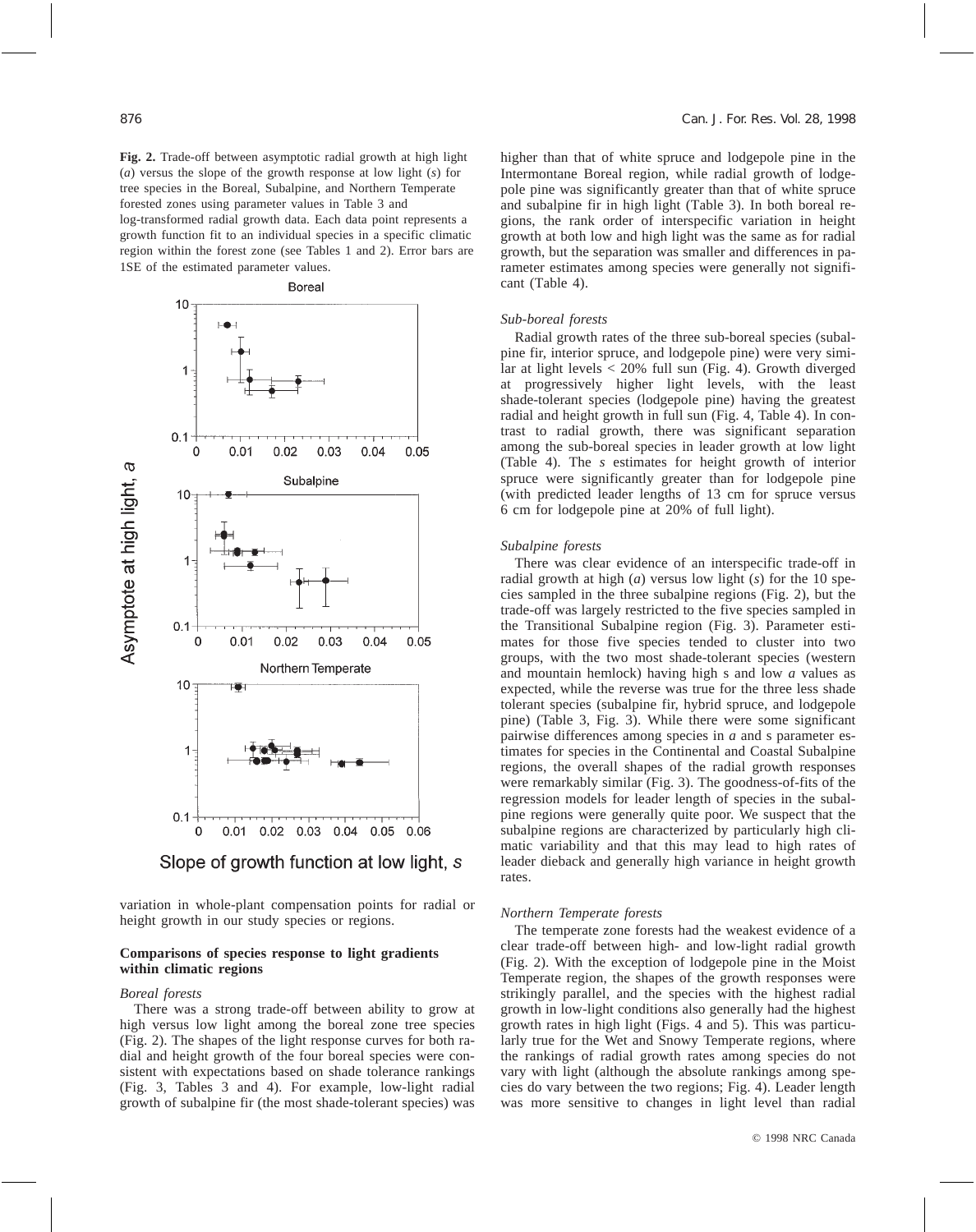**Fig. 3.** Predicted radial growth as a function of percentage of full light for the major tree species of the Intermontane Boreal (BWBSdk1), Plains Boreal (BWBSdk2), Continental Subalpine (ESSFmc), Transitional Subalpine (ESSFwv), and Coastal Subalpine (MHmm2) climatic regions using parameter values in Table 3. Vertical axis is  $\log_{10}(5\text{-year}$  average radial growth (mm) + 1).





growth, showing rapid increases in length between 5 and 20% of full sun (Fig. 6).

We sampled the greatest number of tree species (eight) in the Moist Temperate forests (the ICHmc subzone of the BC

biogeoclimatic classification system). Again, with the exception of lodgepole pine, there was no clear trade-off among species in low- versus high-light radial growth (Table 3, Figs. 4 and 5). Moreover, the rank order of the *s* parameter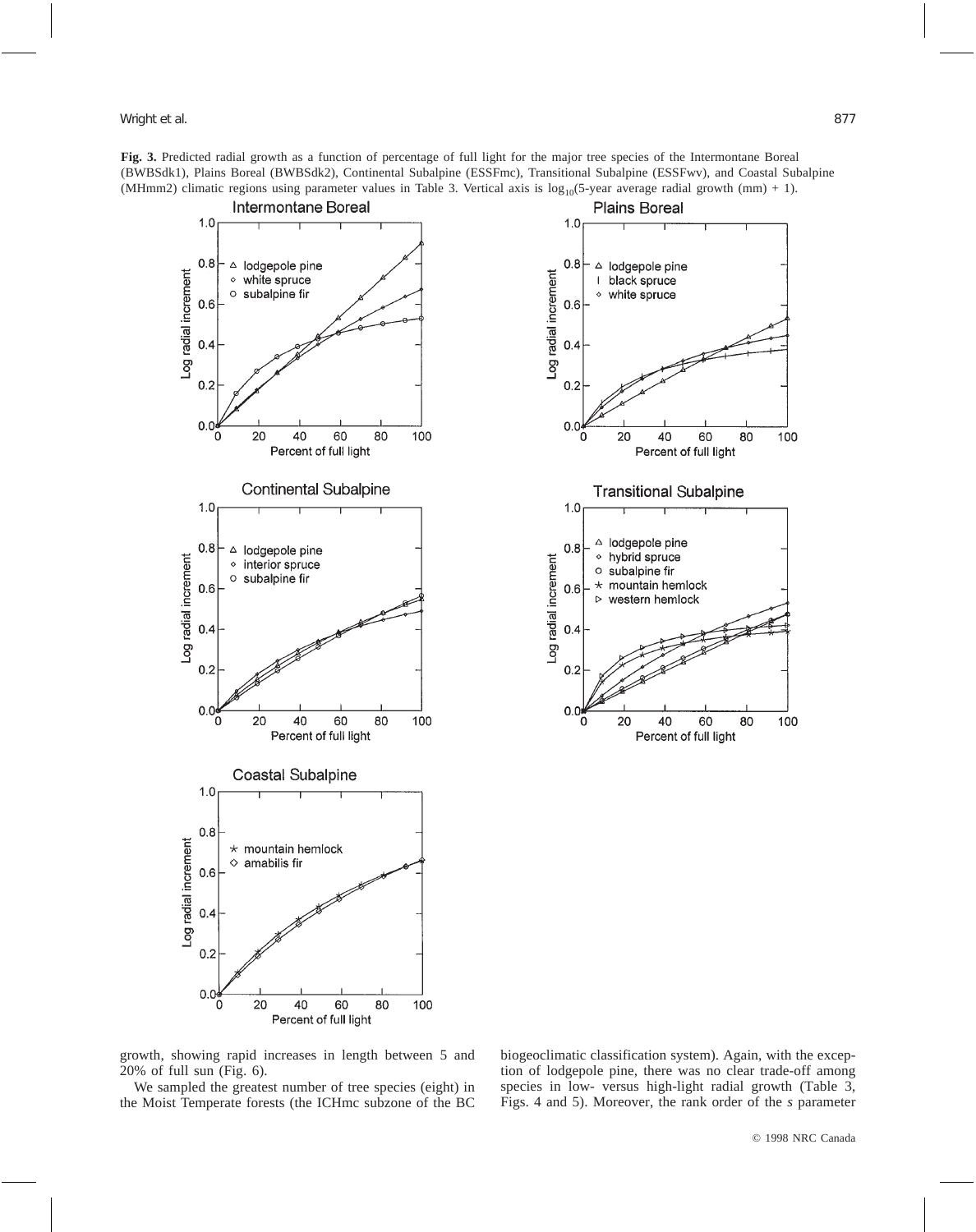|                  |                               | Michaelis-Menten model parameters and goodness of fit |                         |                |                  |  |  |
|------------------|-------------------------------|-------------------------------------------------------|-------------------------|----------------|------------------|--|--|
| Tree species     | Climatic region               | $a \pm 95\% \text{ CL}$                               | $s \pm 95\% \text{ CL}$ | $\mathbb{R}^2$ | $\boldsymbol{n}$ |  |  |
| Amabilis fir     | Coastal Subalpine             | $1.648 \pm 1.708$                                     | $0.011 \pm 0.004$       | 0.72           | 41               |  |  |
| Western redcedar | Moist Temperate               | $0.799 \pm 0.299$                                     | $0.019 \pm 0.007$       | 0.48           | 52               |  |  |
| Western hemlock  | <b>Transitional Subalpine</b> | $0.494 \pm 0.072$                                     | $0.029 \pm 0.010$       | 0.36           | 82               |  |  |
|                  | Wet Temperate                 | $0.688 \pm 0.195$                                     | $0.019 \pm 0.008$       | 0.51           | 40               |  |  |
|                  | Snowy Temperate               | $0.659 \pm 0.078$                                     | $0.044 \pm 0.010$       | 0.66           | 82               |  |  |
|                  | Moist Temperate               | $0.858 \pm 0.128$                                     | $0.027 \pm 0.006$       | 0.73           | 77               |  |  |
| Mountain hemlock | <b>Transitional Subalpine</b> | $0.473 \pm 0.080$                                     | $0.023 \pm 0.008$       | 0.47           | 73               |  |  |
|                  | Coastal Subalpine             | $1.329 \pm 0.920$                                     | $0.013 \pm 0.005$       | 0.86           | 25               |  |  |
| Subalpine fir    | Intermontane Boreal           | $0.688 \pm 0.130$                                     | $0.023 \pm 0.006$       | 0.5            | 94               |  |  |
|                  | Continental Subalpine         | $2.503 \pm 2.272$                                     | $0.006 \pm 0.001$       | 0.59           | 216              |  |  |
|                  | <b>Transitional Subalpine</b> | $2.324 \pm 2.767$                                     | $0.006 \pm 0.001$       | 0.43           | 152              |  |  |
|                  | Western Sub-boreal            | $1.470 \pm 1.164$                                     | $0.010 \pm 0.003$       | 0.49           | 85               |  |  |
|                  | Wet Temperate                 | $0.683 \pm 0.212$                                     | $0.016 \pm 0.006$       | 0.5            | 54               |  |  |
|                  | Snowy Temperate               | $0.696 \pm 0.176$                                     | $0.018 \pm 0.005$       | 0.56           | 83               |  |  |
|                  | Moist Temperate               | $1.044 \pm 0.277$                                     | $0.015 \pm 0.003$       | 0.71           | 78               |  |  |
| Black spruce     | Plains Boreal                 | $0.490 \pm 0.108$                                     | $0.017 \pm 0.006$       | 0.39           | 75               |  |  |
| Hybrid spruce    | <b>Transitional Subalpine</b> | $1.297 \pm 0.821$                                     | $0.009 \pm 0.003$       | 0.42           | 117              |  |  |
|                  | Wet Temperate                 | $0.679 \pm 0.192$                                     | $0.024 \pm 0.012$       | 0.47           | 47               |  |  |
|                  | Snowy Temperate               | $0.622 \pm 0.125$                                     | $0.039 \pm 0.019$       | 0.29           | 63               |  |  |
|                  | Moist Temperate               | $1.001 \pm 0.263$                                     | $0.021 \pm 0.006$       | 0.61           | 74               |  |  |
| Interior spruce  | Continental Subalpine         | $0.829 \pm 0.280$                                     | $0.012 \pm 0.002$       | 0.39           | 153              |  |  |
|                  | Western Sub-boreal            | $1.205 \pm 0.539$                                     | $0.013 \pm 0.003$       | 0.58           | 86               |  |  |
| White spruce     | Intermontane Boreal           | $1.921 \pm 1.262$                                     | $0.010\pm0.002$         | 0.57           | 80               |  |  |
|                  | Plains Boreal                 | $0.720 \pm 0.294$                                     | $0.012 \pm 0.005$       | 0.37           | 61               |  |  |
| Lodgepole pine   | Intermontane Boreal           | $9.32 \times 10^9 \pm -8.39 \times 10^{10}$           | $0.009 \pm 0.002$       | 0.77           | 71               |  |  |
|                  | Plains Boreal                 | $4.813 \pm 12.956$                                    | $0.006 \pm 0.001$       | 0.62           | 64               |  |  |
|                  | Continental Subalpine         | $1.397 \pm 1.229$                                     | $0.009 \pm 0.004$       | 0.48           | 72               |  |  |
|                  | <b>Transitional Subalpine</b> | $9.952 + 49.222$                                      | $0.005 \pm 0.001$       | 0.58           | 90               |  |  |
|                  | Western Sub-boreal            | $1.87 \times 10^{10} \pm 0.000$                       | $0.010\pm0.002$         | 0.58           | 66               |  |  |
|                  | Moist Temperate               | 11.099±38.913                                         | $0.010\pm0.002$         | 0.81           | 68               |  |  |
| Trembling aspen  | Moist Temperate               | $0.987 \pm 0.180$                                     | $0.027 \pm 0.006$       | 0.68           | 59               |  |  |
| Black cottonwood | Moist Temperate               | $0.963 \pm 0.305$                                     | $0.027 \pm 0.012$       | 0.39           | 73               |  |  |
| Paper birch      | Moist Temperate               | $1.157 \pm 0.352$                                     | $0.020 \pm 0.006$       | 0.59           | 68               |  |  |

**Table 3.** Parameter estimates for predicted radial growth using the equation  $Y = \{aL/[(a/s) + L]\}$  where L is the light level and radial growth is  $\log_{10}(5\text{-year}$  average radial growth (mm) + 1).

**Note:** Radial growth is back transformed from eq. 1. *a* and *s*, parameters of model; CL, confidence limits.

values did not correlate well with traditional shade tolerance rankings (Krajina 1969; Kobe and Coates 1997) (Table 3). Two of the shade-intolerant hardwoods (aspen and cottonwood) had higher predicted radial growth at 10% full sun than the shade-tolerant species western red cedar and western hemlock (Fig. 5, Table 3). The confidence intervals for estimates of the asymptotic growth parameter (*a*) for the eight species were broadly overlapping; however, the rankings of radial growth rates among species at high light did generally follow expectations based on shade tolerance rankings (Table 3 and Fig. 4).

# **Intraspecific comparisons of light responses across climate regions**

## *Western hemlock*

There was no clear trade-off between high- (*a*) and lowlight (*s*) radial growth of western hemlock across climatic regions. There was, however, a shift in the effective shade tolerance of western hemlock with regional climate, because of variation in the slope of the growth response at low light (Fig. 7). Under low light, radial growth was significantly faster in the cooler, Snowy Temperate forests than in the Moist or Wet Temperate forests (Table 3, Fig. 8). High-light radial growth was lowest in the harshest climate in which this species was sampled (the Transitional Subalpine region) (Fig. 8).

## *Subalpine fir*

There was significant variation in both the amplitude of radial growth at high light (*a* parameter) and response to low light (*s* parameter) of subalpine fir (Table 3, Figs. 7 and 8), indicating significant shifts in the effective shade tolerance of subalpine fir across the seven climatic regions in which it was sampled. Radial growth in the subalpine forests was substantially lower than in all other regions (Fig. 8), even though this species reaches its greatest relative abundance in these forests. At high light, radial growth was highest in the moderate climates of the Moist Temperate and Sub-boreal forests, and lowest in the colder Transitional Subalpine and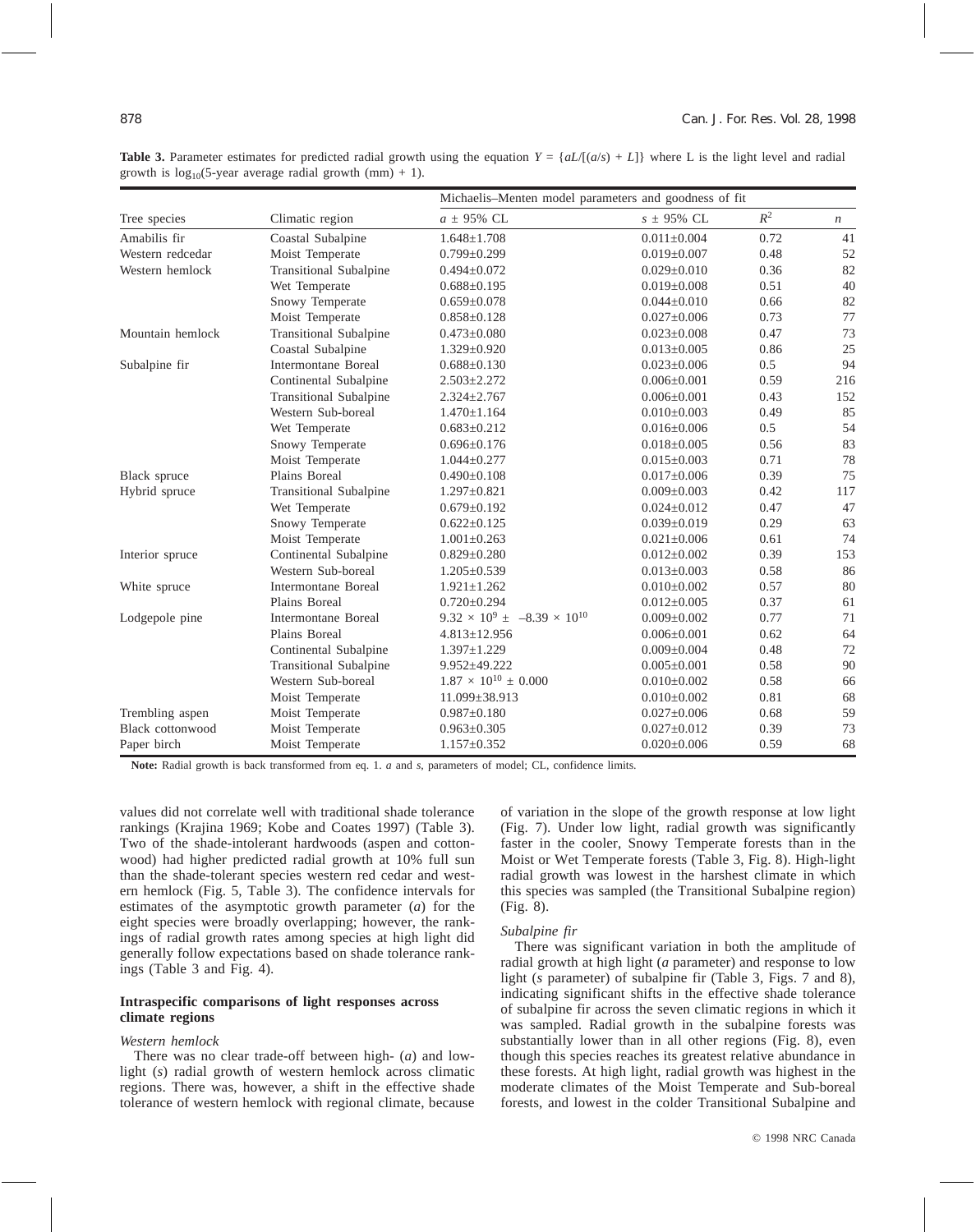|                         |                               | Michaelis-Menten model parameters and goodness of fit |                   |       |                  |  |
|-------------------------|-------------------------------|-------------------------------------------------------|-------------------|-------|------------------|--|
| Species                 | Climatic region               | $a \pm 95\%$ CL                                       | $s\,\pm\,95\%$ CL | $R^2$ | $\boldsymbol{n}$ |  |
| Amabilis fir            | Coastal Subalpine             | $1.636 \pm 0.207$                                     | $0.306 \pm 0.176$ | 0.38  | 41               |  |
| Western redcedar        | Moist Temperate               | $1.616 \pm 0.191$                                     | $0.163 \pm 0.055$ | 0.47  | 52               |  |
| Western hemlock         | <b>Transitional Subalpine</b> | $1.413 \pm 0.073$                                     | $0.763 \pm 0.570$ | 0.09  | 82               |  |
|                         | Wet Temperate                 | $1.537 \pm 0.131$                                     | $0.285 \pm 0.147$ | 0.32  | 40               |  |
|                         | Snowy Temperate               | $1.516 \pm 0.084$                                     | $0.856 \pm 0.324$ | 0.34  | 82               |  |
|                         | Moist Temperate               | $1.783 \pm 0.125$                                     | $0.323 \pm 0.108$ | 0.38  | 77               |  |
| Mountain hemlock        | <b>Transitional Subalpine</b> | $1.393 \pm 0.097$                                     | $0.313 \pm 0.138$ | 0.32  | 73               |  |
|                         | Coastal Subalpine             | $1.771 \pm 0.240$                                     | $0.128 \pm 0.056$ | 0.72  | 25               |  |
| Subalpine fir           | <b>Intermontane Boreal</b>    | $1.573 \pm 0.100$                                     | $0.247 \pm 0.072$ | 0.41  | 94               |  |
|                         | Continental Subalpine         | $1.359 \pm 0.130$                                     | $0.131 \pm 0.040$ | 0.18  | 216              |  |
|                         | <b>Transitional Subalpine</b> | $1.181 \pm 0.083$                                     | $0.605 \pm 0.639$ | 0.03  | 152              |  |
|                         | Western Sub-boreal            | $2.086 \pm 0.452$                                     | $0.074 \pm 0.024$ | 0.44  | 85               |  |
|                         | Wet Temperate                 | $1.770 \pm 0.273$                                     | $0.082 \pm 0.027$ | 0.56  | 54               |  |
|                         | Snowy Temperate               | $1.448 \pm 0.130$                                     | $0.227 \pm 0.080$ | 0.41  | 83               |  |
|                         | Moist Temperate               | $1.735 \pm 0.151$                                     | $0.192 \pm 0.059$ | 0.42  | 78               |  |
| Black spruce            | Plains Boreal                 | $1.583 \pm 0.154$                                     | $0.247 \pm 0.142$ | 0.18  | 75               |  |
| Hybrid spruce           | <b>Transitional Subalpine</b> | $1.369 \pm 0.165$                                     | $0.168 \pm 0.087$ | 0.12  | 117              |  |
|                         | Wet Temperate                 | $1.944 \pm 0.301$                                     | $0.100 \pm 0.036$ | 0.59  | 47               |  |
|                         | Snowy Temperate               | $1.578 \pm 0.154$                                     | $0.302 \pm 0.148$ | 0.27  | 63               |  |
|                         | Moist Temperate               | $1.983 \pm 0.222$                                     | $0.152 \pm 0.049$ | 0.47  | 74               |  |
| Interior spruce         | Continental Subalpine         | $1.428 \pm 0.147$                                     | $0.213 \pm 0.086$ | 0.16  | 153              |  |
|                         | Western Sub-boreal            | $1.756 \pm 0.177$                                     | $0.153 \pm 0.051$ | 0.37  | 86               |  |
| White spruce            | Intermontane Boreal           | $1.824 \pm 0.216$                                     | $0.152 \pm 0.057$ | 0.29  | 80               |  |
|                         | Plains Boreal                 | $1.678 \pm 0.177$                                     | $0.154 \pm 0.065$ | 0.26  | 61               |  |
| Lodgepole pine          | <b>Intermontane Boreal</b>    | $1.896 \pm 0.242$                                     | $0.133 \pm 0.056$ | 0.25  | 71               |  |
|                         | Plains Boreal                 | $1.881 \pm 0.253$                                     | $0.134 \pm 0.056$ | 0.29  | 64               |  |
|                         | Continental Subalpine         | $1.428 \pm 0.154$                                     | $0.503 \pm 0.507$ | 0.06  | 72               |  |
|                         | <b>Transitional Subalpine</b> | $1.442 \pm 0.118$                                     | $0.390 \pm 0.295$ | 0.11  | 90               |  |
|                         | Western Sub-boreal            | $2.808 \pm 0.938$                                     | $0.056 \pm 0.022$ | 0.32  | 66               |  |
|                         | Moist Temperate               | $2.300 \pm 0.285$                                     | $0.114 \pm 0.031$ | 0.61  | 68               |  |
| Trembling aspen         | Moist Temperate               | $1.959 \pm 0.113$                                     | $0.532 \pm 0.233$ | 0.27  | 59               |  |
| <b>Black</b> cottonwood | Moist Temperate               | $1.967 \pm 0.246$                                     | $0.221 \pm 0.129$ | 0.22  | 73               |  |
| Paper birch             | Moist Temperate               | $1.853 \pm 0.202$                                     | $0.456 \pm 0.378$ | 0.22  | 68               |  |

**Table 4.** Parameter estimates for predicted leader length using the equation  $Y = \{aL/[(a/s) + L]\}$  where L is light level and leader length is  $log_{10}(1995$  leader length (cm)).

**Note:** Leader length is back transformed from eq. 1. *a* and *s*, parameters of model; CL, confidence limits.

Wet Temperate forests (Fig. 8), although the differences in *a* parameters were not significant (Table 3).

#### *Hybrid, interior, and white spruce*

There were shifts in both asymptotic growth (*a*) and response to low light (*s*) for the spruces across climatic regions (Fig. 7), with the greatest differences in response to low light. Hybrid spruces in the three temperate zone regions had greater low-light radial growth rates than hybrid, interior, or white spruces in the harsher climates of the subalpine, sub-boreal, and boreal zones (Fig. 8, Table 3).

#### *Lodgepole pine*

Large shifts in the asymptotic radial growth parameters (*a*) among climatic regions led to significant differences in radial growth at high light (Fig. 8). However, differences in *s* were relatively minor (Table 3). Thus, lodgepole pine responded to variation in regional climate by growing better at all light levels, without a shift in effective shade tolerance. As in other species, the best growth occurred in the more moderate climates of the Moist Temperate, Sub-boreal, and Intermontane Boreal forests, while the lowest radial growth rates occurred in the harsher climates of Plains Boreal and Continental and Transitional Subalpine forests (Table 3, Fig. 8).

## **Intraspecific comparisons across climatic regions within Northern Temperate forests**

The three regions sampled within the northern temperate zone represent a gradient in moisture and temperature, ranging from the coldest, wettest, Snowy Temperate forests to the warmer, more mesic, Moist Temperate forests (Banner et al. 1993). While the radial growth responses of the three species that were sampled in each of the three temperate regions are not strikingly different, there were consistent patterns of variation in species response to climate for all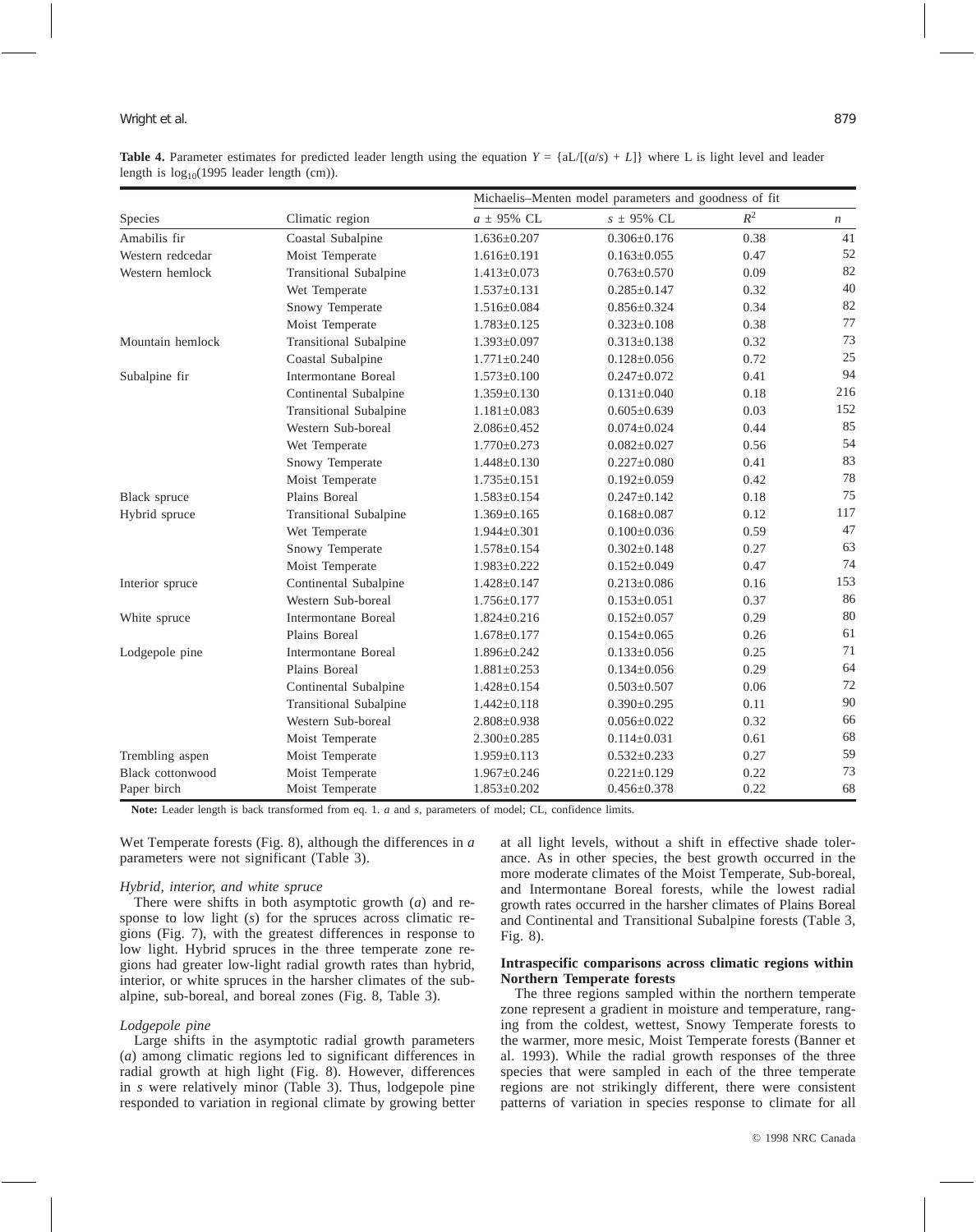**Fig. 4.** Predicted radial growth as a function of percentage of full light for the major tree species of the Western Sub-boreal (SBSmc2), Wet Temperate (ICHwc2), Snowy Temperate (ICHvc), and Moist Temperate (ICHmc2) climatic regions using parameter values in Table 3.





three species. Specifically, saplings in the coldest, wettest region (Snowy Temperate) had higher low-light growth and saplings in the warmest, driest region (Moist Temperate) had higher high-light growth, suggesting that all three species were slightly more shade tolerant on colder, wetter sites in these northern temperate forests (Fig. 4).

# **Discussion**

## **Interspecific trade-offs between low-light and high-light growth**

Our results confirm the expectation (e.g., Klinka et al. 1992; Walters et al. 1993; Pacala et al. 1994; Walters and

Reich 1996) that species traditionally classified as shade tolerant had the greatest response to an increase in light at lowlight levels (i.e., high *s* values), but had relatively low asymptotic growth at high light (i.e., low *a* parameter values). Conversely, species traditionally classified as shade intolerant tended to have weaker responses to increases in light at low light but had the highest growth (high *a* parameter values) at high-light levels. Radial growth of these conifer species in high-latitude temperate and boreal forests appear to have fundamentally different responses to light than deciduous species in tropical and lower latitude temperate forests (Fetcher et al. 1993; Pacala et al. 1994), where growth rates of most species sharply increase at very low light levels and can reach 50% of maximum growth at light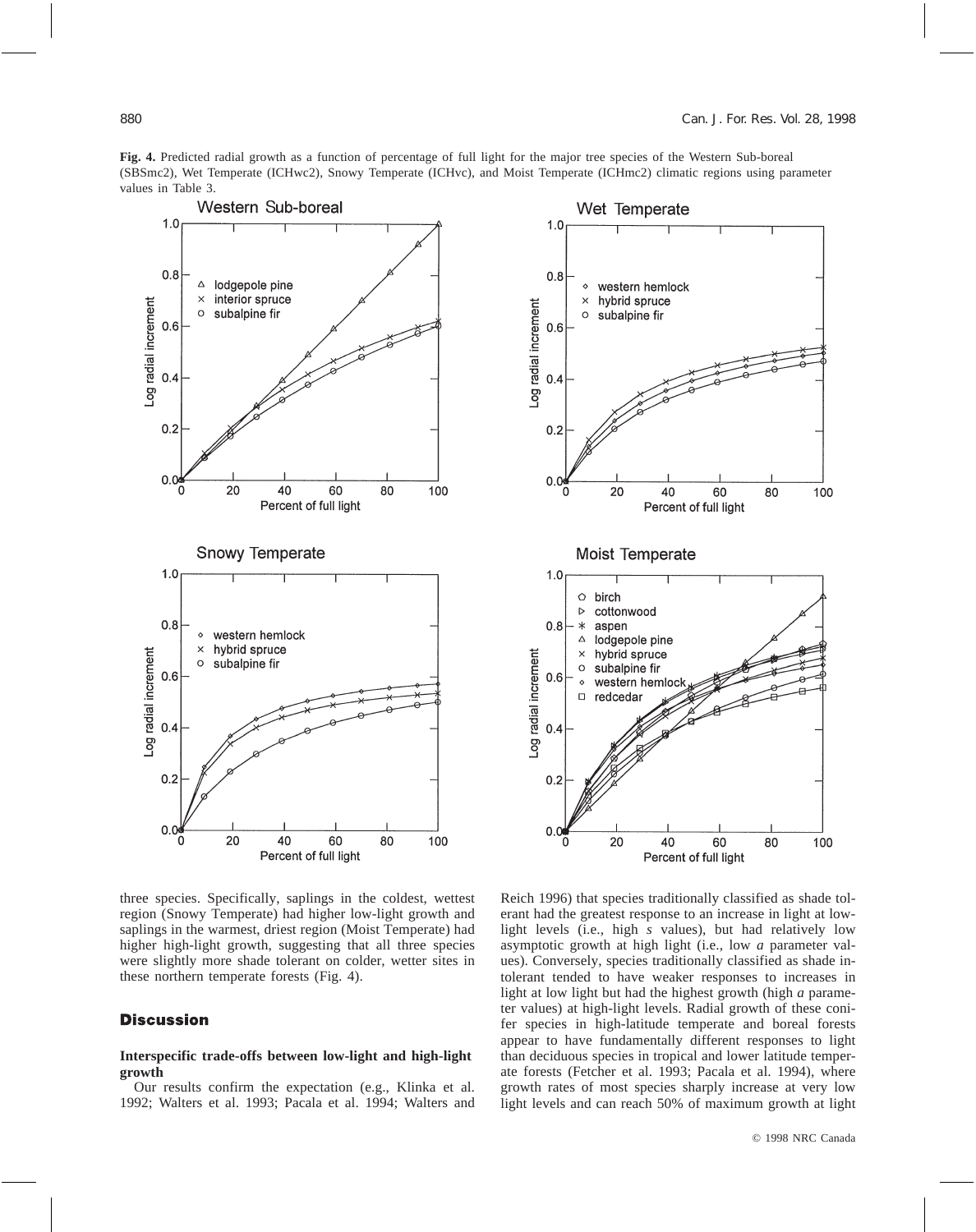**Fig. 5.** Observed values and fitted regression lines of radial increment for western redcedar, western hemlock, subalpine fir, hybrid spruce, lodgepole pine, trembling aspen, black cottonwood, and paper birch in northern, Moist Temperate forests (ICHmc2) using parameter values in Table 3. Vertical axis is  $log_{10}(5$ -year average radial growth (mm) + 1).



levels < 10% of full sun and near maximum growth at 20% full sun (Fetcher et al. 1993). In contrast, lodgepole pine in northern British Columbia requires 38–50% of full sun to reach 50% of maximum radial growth, and even the more shade tolerant species required 20–40% of full sun to reach 50% of maximum radial growth. Lower air temperatures and lower seasonal water deficits may reduce the temperature and drought stress commonly associated with exposure of saplings to full sunlight in lower latitudes. In contrast to radial growth, leader growth in all of our species increased rapidly, reaching at least 50% of maximum growth by 25% of full sunlight. Less than 5% of full sun was necessary for 50% of maximal leader growth of shade tolerant species such as western hemlock.

We only sampled the deciduous species (paper birch, black cottonwood, and trembling aspen) within the most moderate climate in our study area (the Moist Temperate region). Thus, we are unable to contrast growth trade-offs for these species across regional climate gradients. The three species had asymptotic growth rates that were similar to the conifers in the Moist Temperate region, but were not as high as might be expected for species traditionally considered very shade intolerant. Under low light, the deciduous species showed a faster increase in growth with increasing light than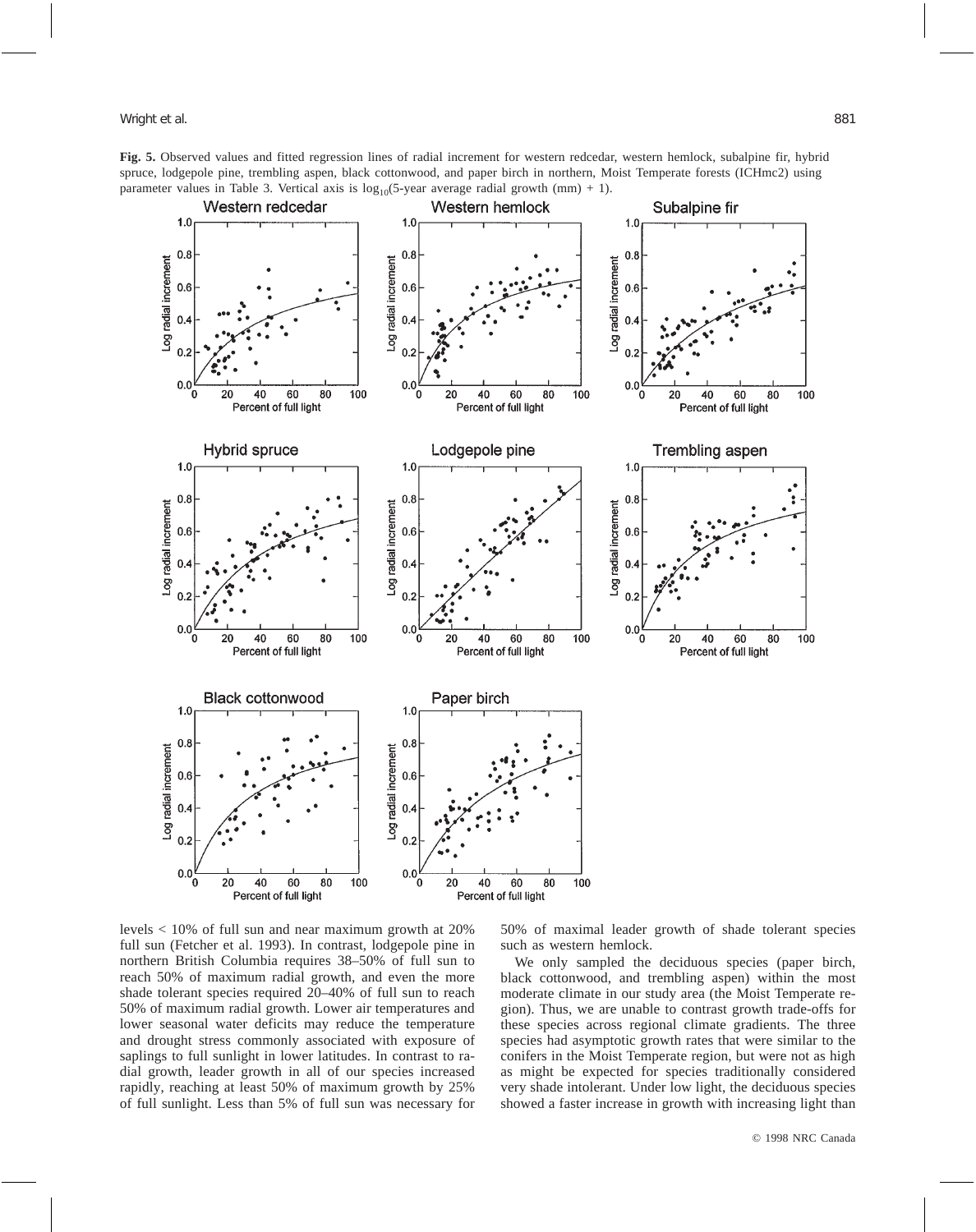**Fig. 6.** Observed values and fitted regression lines of leader length for western redcedar, western hemlock, subalpine fir, hybrid spruce, lodgepole pine, trembling aspen, black cottonwood, and paper birch in northern, Moist Temperate forests (ICHmc2) using parameter values in Table 4. Vertical axis is  $log_{10}(leader length)$ .



many of the conifers, again in conflict with our expectations for species that are traditionally considered the most shade intolerant in northwestern British Columbia but in agreement with other studies that have reported high low-light growth rates for shade-intolerant species (e.g., Loach 1970; McClendon and McMillen 1982; Walters et al. 1993; Kitajima 1994).

## **Intraspecific variation in response to light gradients in different climatic regions**

Our results clearly demonstrate that there are shifts in the shapes of species-specific light response curves among the different climatic regions in northwestern British Columbia, rather than just proportionate increases in the amplitude of growth across all light levels (Fig. 8). Growth of lodgepole pine (the least shade tolerant of the conifer species) under low light was unrelated to regional climate, but its growth in high light varied considerably among the climatic regions, with the poorest growth in the harshest. High-light growth by hemlock (one of the most shade tolerant of the conifer species) was greatest in the most moderate region (Moist Temperate), but low-light growth was greatest in the coolest of the northern temperate regions (Snowy Temperate). Two species with moderate shade tolerance (hybrid spruce and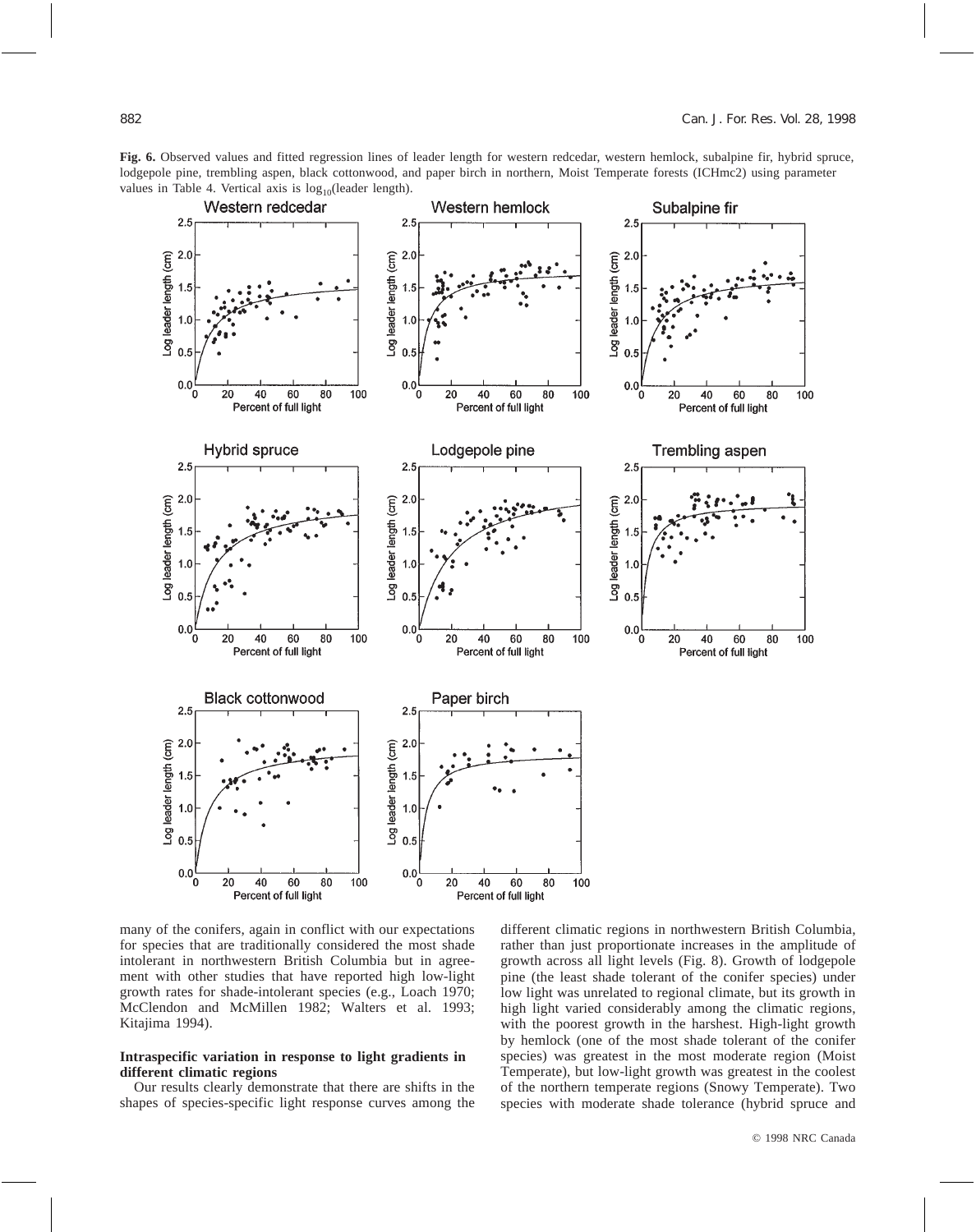**Fig. 7.** Trade-off between growth at high light (*a*) versus the slope of the growth response at low light (*s*) for western hemlock, subalpine fir, spruce (includes hybrid spruce, interior spruce, and white spruce), and lodgepole pine across climatic regions using parameter values in Table 3. Each data point represents a growth function fit in a specific climatic region within the forest zone (see Tables 1 and 2). Error bars are 1SE of the estimated parameter values.



Slope of growth function at low light,  $\bm{s}$ 

subalpine fir) varied both their asymptotic growth at high light and the slope of the light response curve under low light in different climates but maintained a clear trade-off among these two parameters in different climatic regions (Fig. 7). Both species had their greatest high-light growth in the most moderate climate (Moist Temperate region), but had the highest low-light growth in colder climates (the Snowy Temperate region for spruce and the Intermontane Boreal region for subalpine fir). This pattern of enhanced growth at low light in colder regions was inconsistent, notable exceptions being the very cold Subalpine and Plains Boreal regions. Interestingly both hybrid spruce and subalpine fir had their lowest growth across all light levels in the Continental and Transitional Subalpine regions, where they are the dominant species and reach their greatest relative abundance among all of the biogeoclimatic zones in the study area.

Thus, while high-light growth was consistently greatest in the most moderate climates, we also found some support for the hypothesis that low-light growth in conifers may be enhanced in colder climates (presumably because of lower maintenance respiration rates (Adams and Loucks 1971)). The overall magnitude of this effect was fairly small, varied among species, and was really only obvious in comparisons among the three temperate regions. The climates and physical environments of the nine climatic regions we sampled in this study differ in many ways, and it is possible that the observed pattern is correlated with temperature but causally related to some other environmental factor. For example, western hemlock, hybrid spruce, and subalpine fir all had higher growth rates at 5% full sun in the Snowy Temperate region with cool summers than in the Moist Temperate region with warmer summers. However, the warmer summers of the Moist Temperate region are also associated with more frequent drought stress than the Snowy Temperate region (Banner et al. 1993).

Our results clearly suggest that models that base predictions of community response to climate change on climatedependent changes in optimal (i.e., high-light) growth, or that use simple multipliers that alter growth proportionately across light gradients (e.g., Soloman 1986, Pastor and Post 1988), will miss potentially important changes in low-light performance, particularly in shade-tolerant species (Pacala and Hurtt 1993). This is particularly critical in forests where gap-phase dynamics (and the resulting low to moderate light levels) represent the dominant natural disturbance regimes, and where partial cutting is or will be the dominant management practice.

## **Effects of interspecific variation in light-dependent growth rates on community dynamics**

Despite the existence of interspecific trade-offs between high- and low-light growth in all four of the forest zones, the observed differences in both the shapes and the amplitudes of the whole-plant aboveground growth rates do not appear to be sufficient to play a dominant role in successional dynamics and competitive interactions in these forests. There is a striking degree of overlap in the light-response curves for the component species in virtually all of the regions (Figs. 3 and 4). The climatic region with the most diverse tree canopy (the interior cedar–hemlock (ICH) forests of the Moist Temperate region) had the weakest evidence of a low-light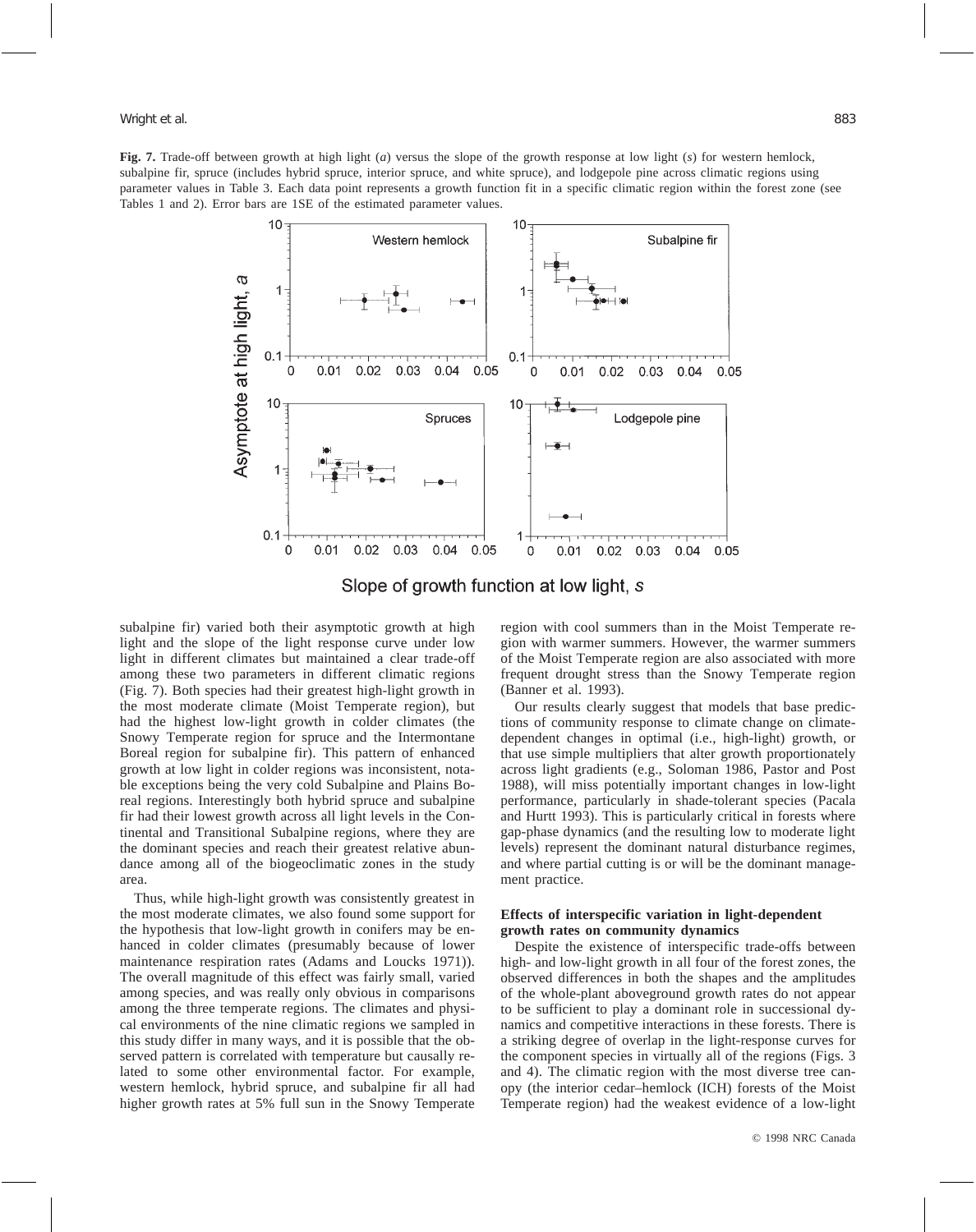

**Fig. 8.** Predicted radial growth as a function of percent of full light for western hemlock, subalpine fir, spruce, and lodgepole pine by climatic region using parameter values in Table 3. Vertical axis is  $\log_{10}(5\text{-year}$  average radial growth (mm) + 1).

versus high-light trade-off. With the exception of lodgepole pine, the light response curves for the remaining seven species show a striking degree of similarity (Figs. 4 and 5, Moist Temperate). Moreover, the scatterplots for both radial and height growth of species in the Moist Temperate forests show considerable within-species variability (Figs. 5 and 6). Some of that variability is undoubtedly due to measurement error, but some portion of the variability is certainly due to genetic and phenotypic variability among saplings. We recently completed the field work required to completely parameterize SORTIE, a spatially explicit model of forest dynamics (Pacala et al. 1996), for the ICH forests, and initial runs of the model (C.D. Canham, personal observation) indicate that interspecific variation in the shapes of light response curves would need to be far greater to be sufficient to generate the successional dynamics observed in ICH forests (Banner et al. 1993).

Pacala et al. (1996) present evidence that successional dynamics in a temperate forest in eastern North America were governed primarily by a trade-off between high-light growth and low-light survivorship (rather than growth) among species. Kobe and Coates (1997) have recently documented wide differences in mortality rates among ICH forest species as a function of recent growth, and found a wide range of low-light (i.e., low-growth) survivorship among species. The results reported here provide light response curves for the same species in the same sites as the species sampled by

**Fig. 9.** High-light growth (at 100% full sun, in millimeters per year) versus low-light survivorship (fraction surviving over 5 years at 5% full sun) for the eight tree species sampled in the Moist Temperate region. Survivorship was calculated from relationships presented in Kobe and Coates (1997) combined with relationships presented in this study. Species codes are given in Table 1.

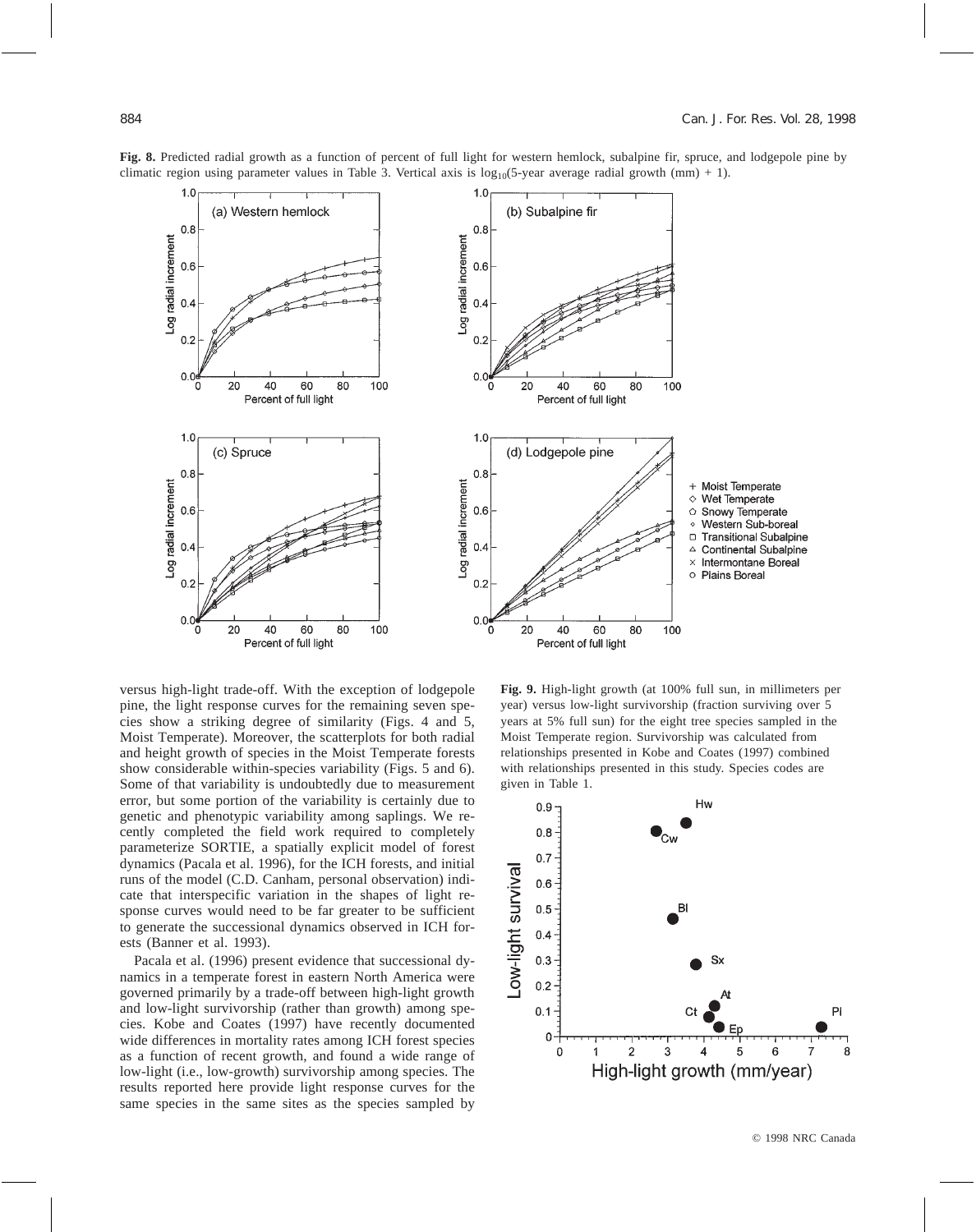Kobe and Coates (1997), and allow us to translate from their growth-dependent mortality rates to light-dependent mortality rates. A plot of high-light growth versus low-light survivorship (Fig. 9) shows both a trade-off and a very broad range of low-light survivorship. Initial runs with SORTIE for ICH forests (C.D. Canham, personal observation) confirm that the interspecific variation in low-light survivorship documented by Kobe and Coates (1997) is critical to successional dynamics in these forests. Thus, as was the case for the eastern temperate forests sampled by Pacala et al. (1996), we expect that successional dynamics in ICH forests will be more strongly governed by interspecific variation in sapling survival than growth in low-light conditions.

# **Acknowledgements**

We thank Bruce Catton, Saleem Dar, Ronnie Drever, Duncan Moss, Jenyfer Neumann, and Tara Wylie for their assistance with field data collection; S. Dar and J. Neumann for GLI/C 2.0 photo analysis; and Russell Klassen for entry of the data and stem analysis. We also thank Phil Burton, Christian Messier, Jim Pojar, and an anonymous reviewer for their helpful comments on earlier versions of the manuscript. Partial funding for this research project was provided by Forest Renewal British Columbia (Harsh Environment Study SB96028-RE and SORTIE-BC Study SB96026-RE). This study is also a contribution to the program of the Institute of Ecosystem Studies, Millbrook, N.Y.

## **References**

- Adams, M.S., and Loucks, O.L. 1971. Summer air temperatures as a factor affecting net photosynthesis and distribution of eastern hemlock (*Tsuga canadensis* L. (Carriere)) in southwestern Wisconsin. Am. Midl. Nat. **85**: 1–10.
- Banner, A., MacKenzie, W., Haeussler, S., Thomson, S., Pojar, J., and Trowbridge, R. 1993. A field guide to site identification and interpretation for the Prince Rupert Forest Region. Land Manage. Handb. No. 26. B.C. Ministry of Forests, Victoria.
- Bazzaz, F.A. 1979. The physiological ecology of plant succession. Annu. Rev. Ecol. Syst. **10**: 351–371.
- Bergerud, W. 1991. Picture of linear models. Biometrics Inf. Handb. Ser. No. 1. Forest Science Branch, B.C. Ministry of Forests, Victoria.
- Burns, R.M., and Honkala, B.H. (*Technical Coordinators*). 1990. Silvics of North Amercia. Vols. 1 and 2. U.S. Dep. Agric. Agric. Handb. No. 654.
- Canham, C.D. 1988. An index of understory light levels in and around canopy gaps. Ecology, **69**: 1634–1638.
- Canham, C.D., and Marks, P.L. 1985. The responses of woody plants to disturbance: patterns of establishment and growth. *In* The ecology of natural disturbance and patch dynamics. *Edited by* S.T.A. Pickett and P.S. White. Academic Press, New York. pp. 197–217.
- Canham, C.D, Denslow, J.S., Platt, W.J., Runkle, J.R., Spies, T.A., and White, P.S. 1990. Light regimes beneath closed canopies and tree-fall gaps in temperate and tropical forests. Can. J. For. Res. **20**: 620–631.
- Carter, R.E., and Klinka, K. 1992. Variation in shade tolerance of Douglas fir, western hemlock and western redcedar in coastal British Columbia. For. Ecol. Manage. **55**: 87–105.
- Clark, D.B., Clark, D.A., Rich, P.M., Weiss, S., and Oberbauer, S.F. 1996. Landscape-scale evaluation of understory light and canopy structure: methods and application in a neotropical lowland rain forest. Can. J. For. Res. **26**: 747–757.
- Coates, K.D., Haeussler, S., Lindeburgh, S., Pojar, R., and Stock, A. J. 1994. Ecology and silviculture of interior spruce in British Columbia. FRDA Rep. No. 220. Canada – British Columbia Economic and Regional Development, Victoria.
- Fetcher, N., Oberbauer, S.F., and Chazdon, R.L. 1993. Physiological ecology of plants. *In* La Selva: ecology and natural history of a neotropical rain forest. *Edited by* L.C. McDade, K.S. Bawa, H.A. Hespenheide, and G.S. Hartshorn. University of Chicago Press, Chicago, Ill. pp. 128–141.
- Grossnickle, S.C., Sutton, B.C.S., and Holcomb, R.W. 1996. Genetics and seedling biology of Sitka spruce hybrids. FRDA Memo. No. 232. Canada – British Columbia Forest Resources Development Agreement, Victoria.
- Haeussler, S., Coates, K.D., and Mather, J. 1990. Autecology of common plants in British Columbia: a literature review. FRDA Rep. No. 158. Canada – British Columbia Forest Resources Development Agreement, Victoria.
- Kayahara, G.J., Chen, H.Y.H., Klinka, K., and Coates, K.D. 1996. Relations of terminal growth and specific leaf area to available light in naturally regenerated seedlings of lodgepole pine and interior spruce in central British Columbia. Res. Rep. No. 09. B.C. Ministry of Forests, Victoria.
- Kitajima, K. 1994. Relative importance of photosynthetic traits and allocation patterns as correlates of seedling shade tolerance of 13 tropical species. Oecologia, **98**: 419–428.
- Klinka, K., Wang, Q., Kayahara, G.J., Carter, R.E., and Blackwell, B.A. 1992. Light-growth response relationships in Pacific silver fir (*Abies amabilis*) and subalpine fir (*Abies lasiocarpa*). Can. J. Bot. **70**: 1919–1930.
- Kobe, R.K. 1996. Intraspecific variation in sapling mortality and growth predicts geographic variation in forest composition. Ecol. Monogr. **66**: 181–201.
- Kobe, R.K., and Coates, K.D. 1997. Models of sapling mortality as a function of growth to characterize interspecific variation in shade tolerance of eight tree species of northwestern British Columbia. Can. J. For. Res. **27**: 227–236
- Krajina, V.J. 1969. Ecology of forest trees in British Columbia. Ecol. West. N. Am. **2**: 1–146.
- Krajina, V.J., Klinka, K., and Worrall, J. 1982. Distribution and ecological characteristics of trees and shrubs of British Columbia. Faculty of Forestry, University of British Columbia, Vancouver.
- Lenihan, J.M. 1993. Ecological response surfaces for North American boreal tree species and their use in forest classification. J. Veg. Sci. **4**: 667–680.
- Loach, K. 1970. Shade tolerance in tree seedlings. II. Growth analysis of tree seedlings raised under artificial shade. New Phytol. **69**: 273–286.
- Loehle, C., and LeBlanc, D. 1996. Model-based assessments of climate change effects on forests: a critical review. Ecol. Modell. **90**: 1–31.
- Logan, K.T. 1965. Growth of tree seedlings as affected by light intensity. I. White birch, yellow birch, sugar maple and silver maple. Can. For. Branch Dep. Publ. No. 1121.
- Marks, P.L. 1975. On the relation between extension growth and successional status of deciduous trees of the northeastern United States. Bull. Torrey Bot. Club, **102**: 172–177.
- McClendon, J.H., and McMillen, G.G. 1982. The control of leaf morhpology and the tolerance of shade by woody plants. Bot. Gaz. **143**: 79–83.